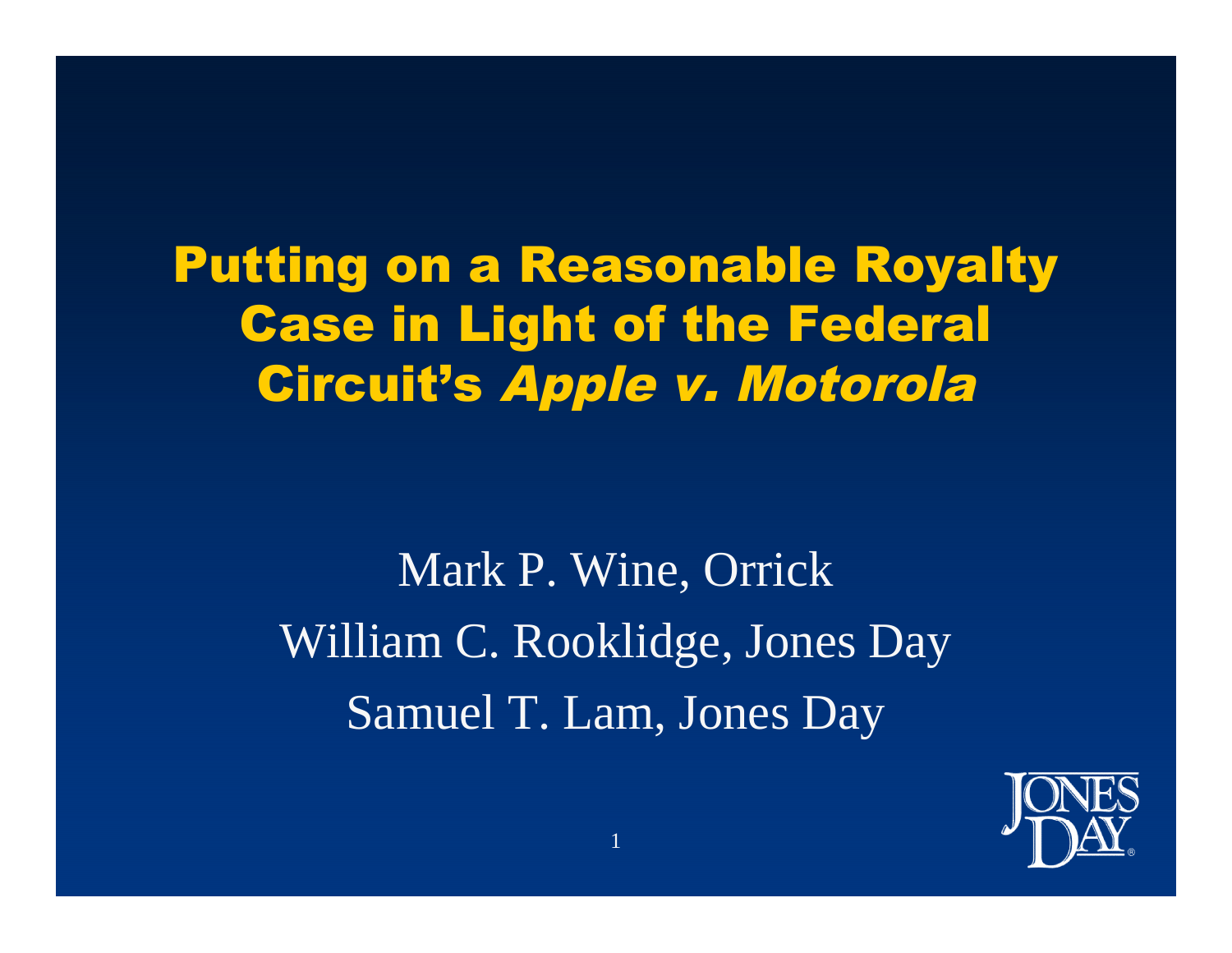# 35 USC § 284

• "Upon finding for the claimant the court shall award the claimant damages adequate to compensate for the infringement, *but in no event less than a reasonable royalty* for the use made of the invention by the infringer, together with interest and costs as fixed by the court."

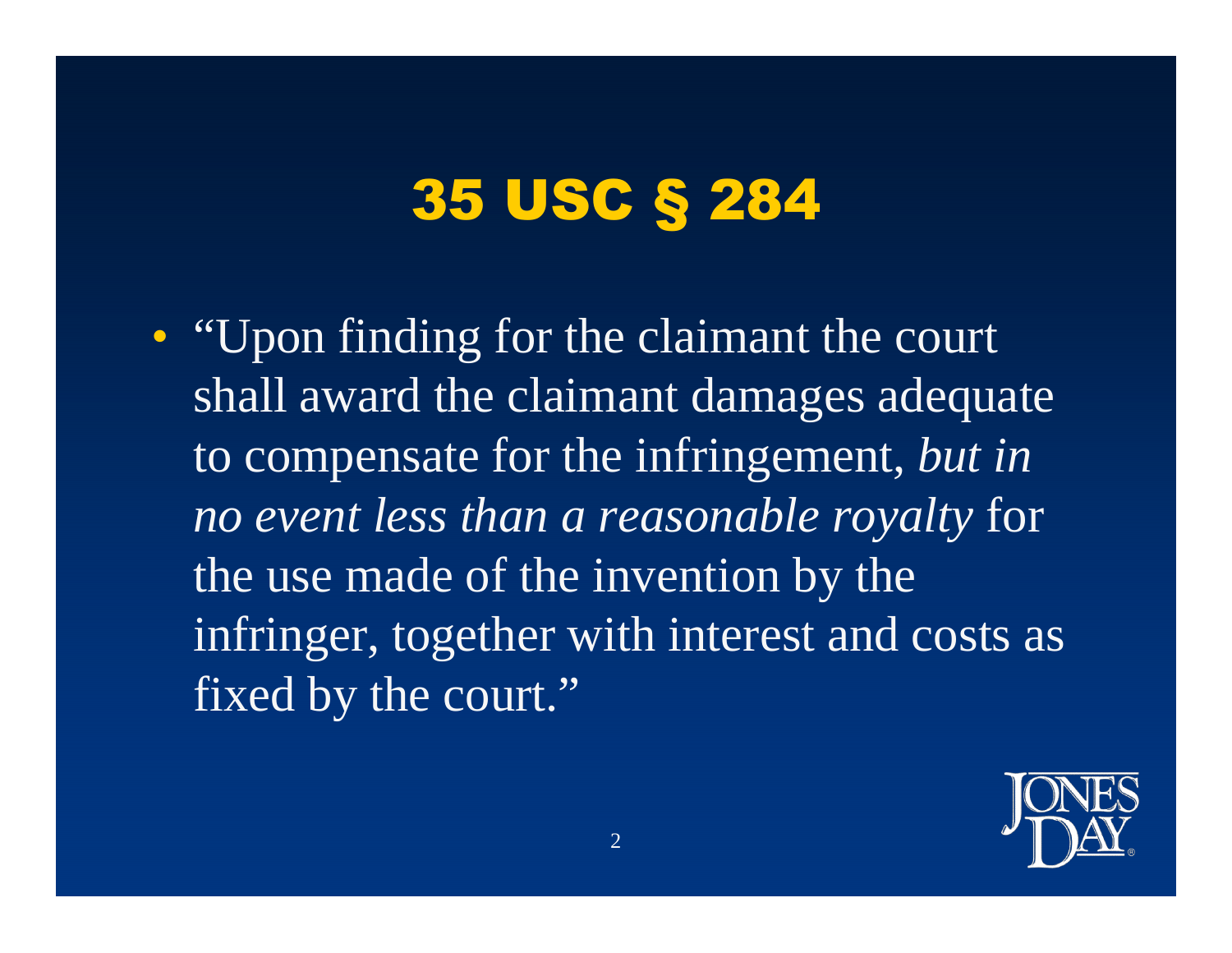# 35 USC § 284 (cont.)

• "The court may receive expert testimony as an aid to the determination of damages or of what royalty would be reasonable under the circumstances."

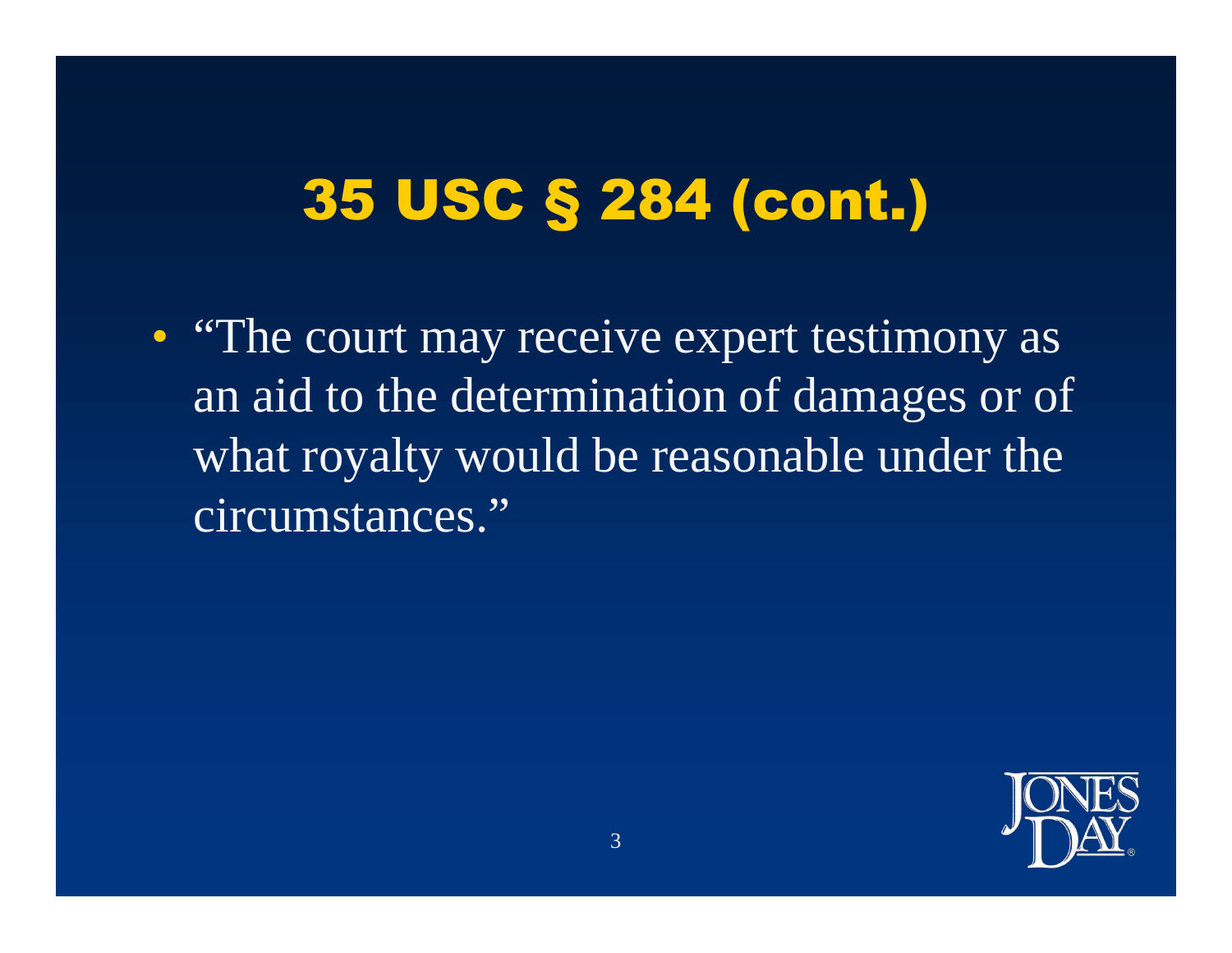# The Excluded Damages Expert

- The Court acts as "gatekeeper" with regard to expert opinions admitted to aid the jury
- *Daubert* motions to exclude expert witnesses have become the norm in almost every patent case
- Recently the exclusion of damages experts for failure to offer an opinion consistent with current law has been on the increase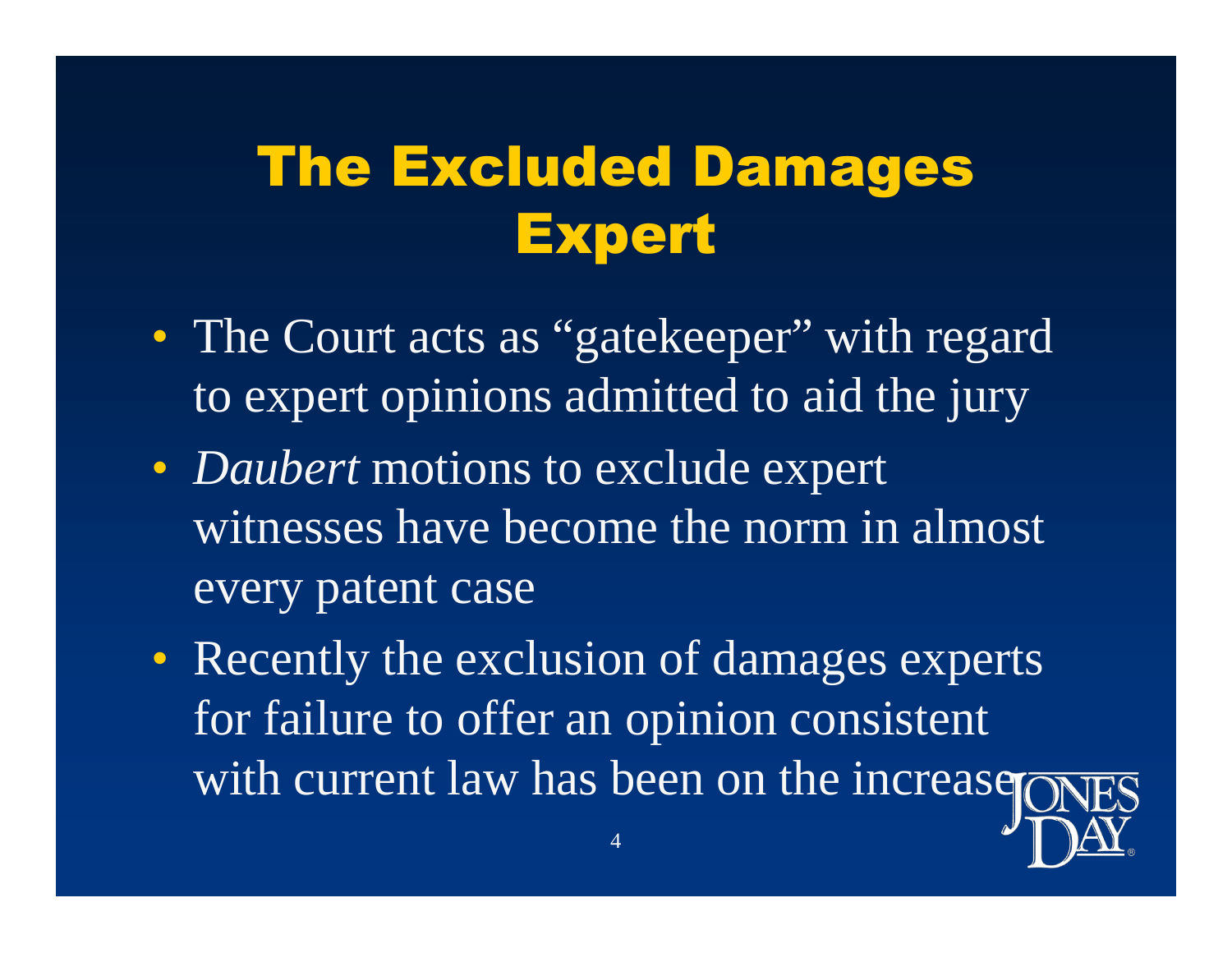# The Excluded Damages Expert (cont.)

- The impact of excluding a damages expert from offering his or her opinion at trial is potentially devastating and case determinative
- What sort of planning can be done to avoid or lessen this impact if this should happen to you?

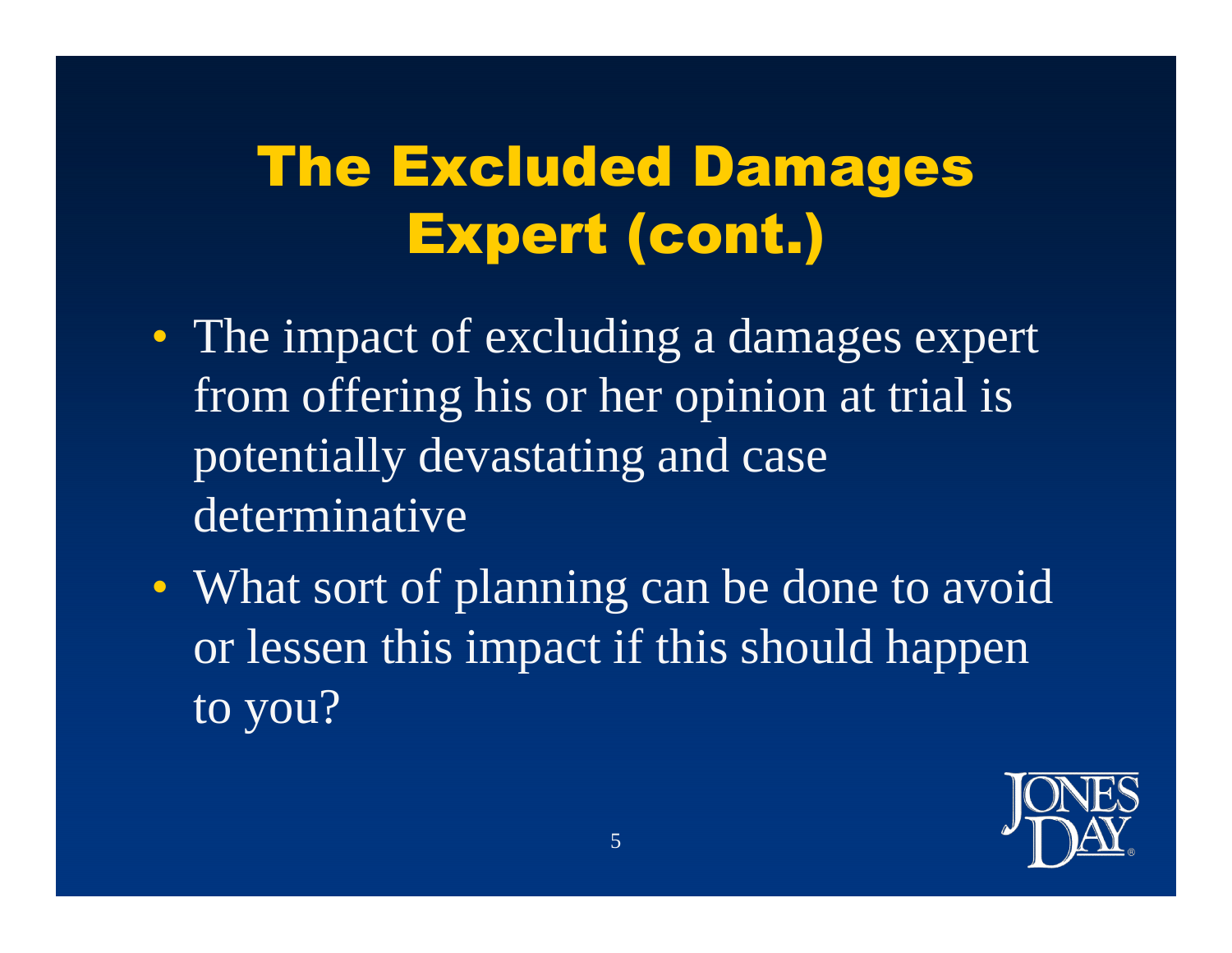# Apple v. Motorola: Background

- In 2012, Seventh Circuit Judge Richard Posner sitting as a district judge excluded damages witnesses for both sides in a massive patent case and then dismissed the case with prejudice
- At its core, Posner's *Daubert* opinion found the damages approach and analysis by both sides lacking and disagreed with the results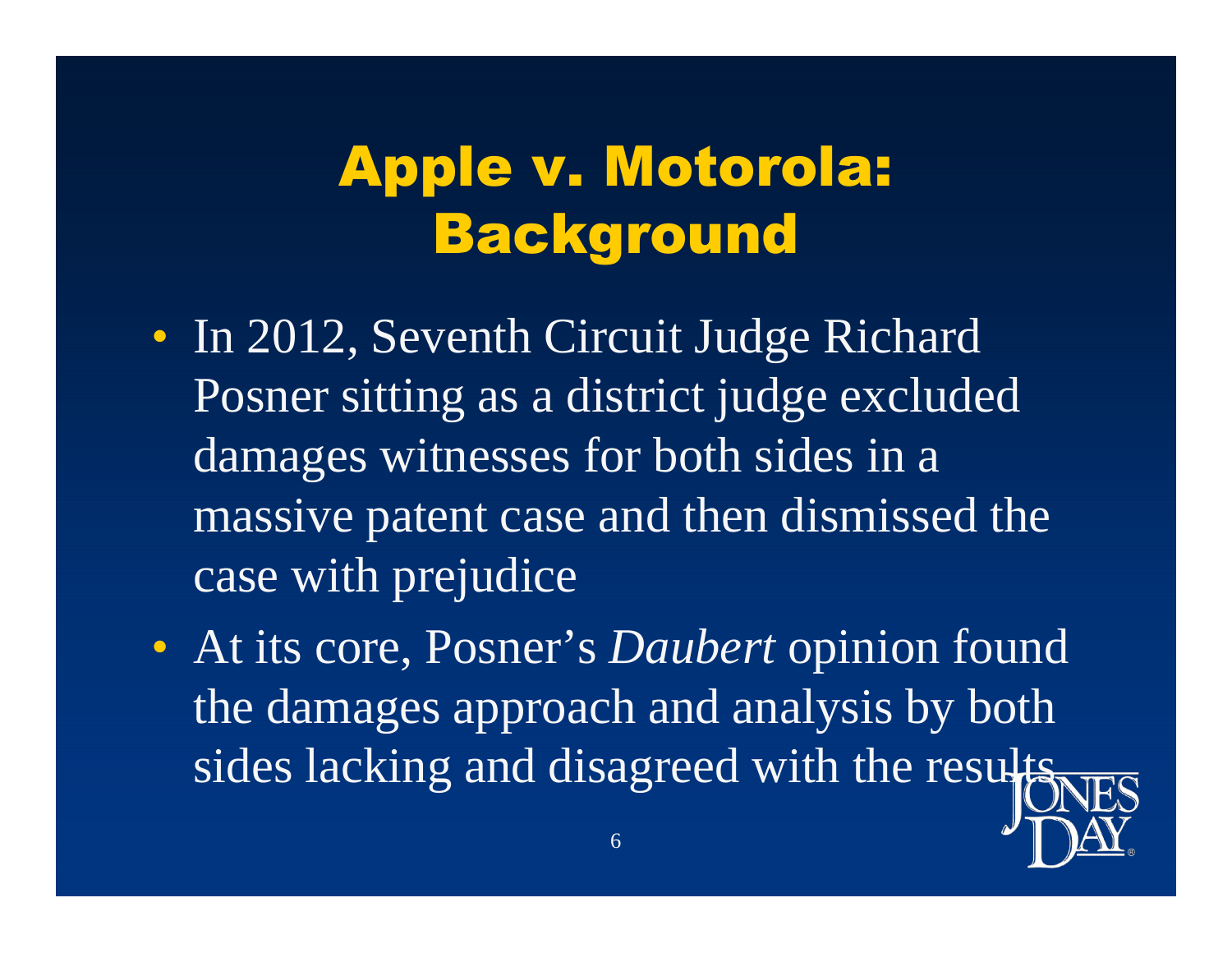- Judge Posner found that neither party had proven to his satisfaction that any damages or basis for injunctive relief had been proven and thus there was no need to have a trial on liability
- Posner also held that the "no less than a reasonable royalty" language still required proof of damages and none were shown

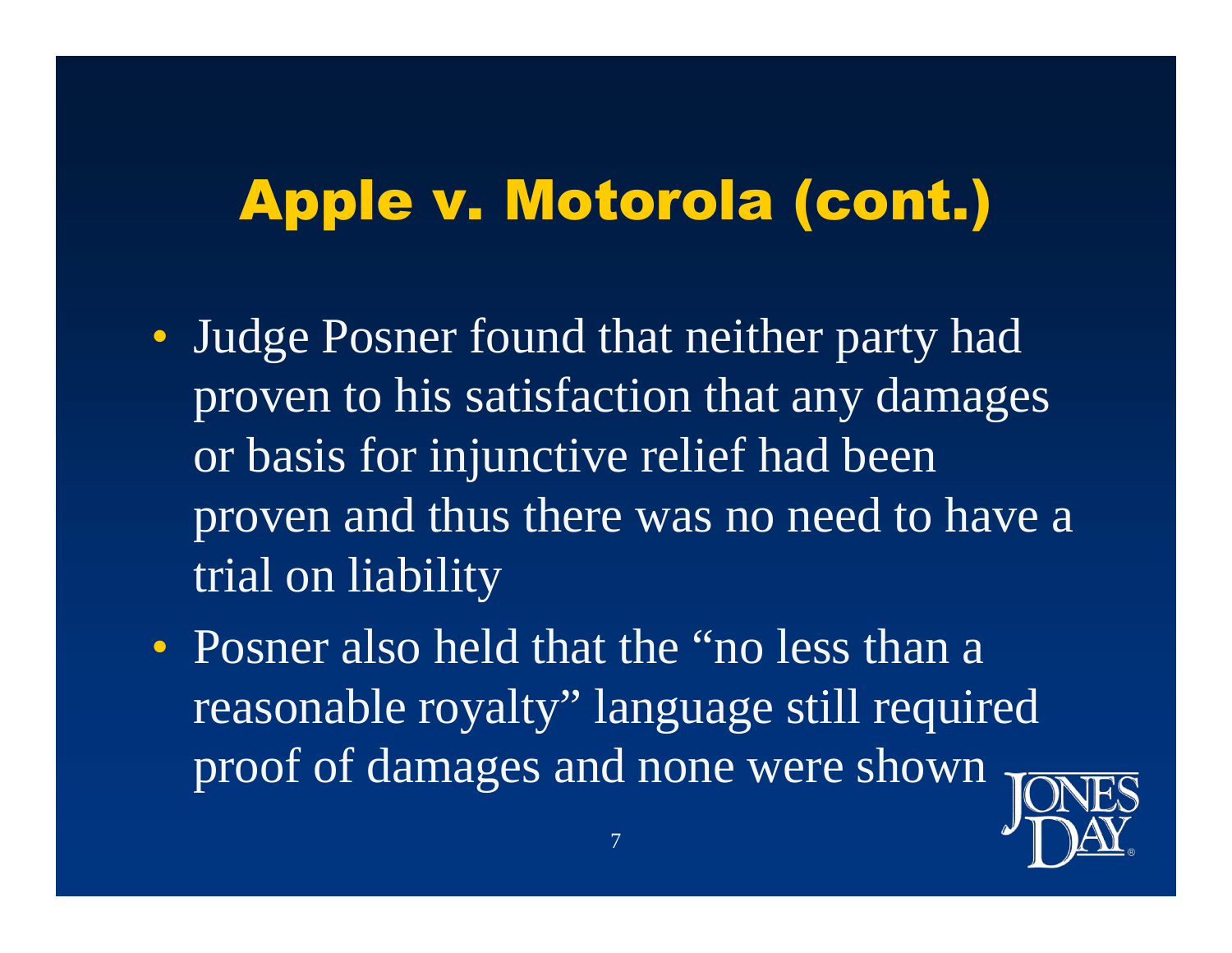- Posner ruled that his role as a gatekeeper meant that damages opinions with "disabling problems" were disallowed but that opinions with "weaknesses" were to be tested at trial
- The parties appealed from Judge Posner's dismissal of their case as expected

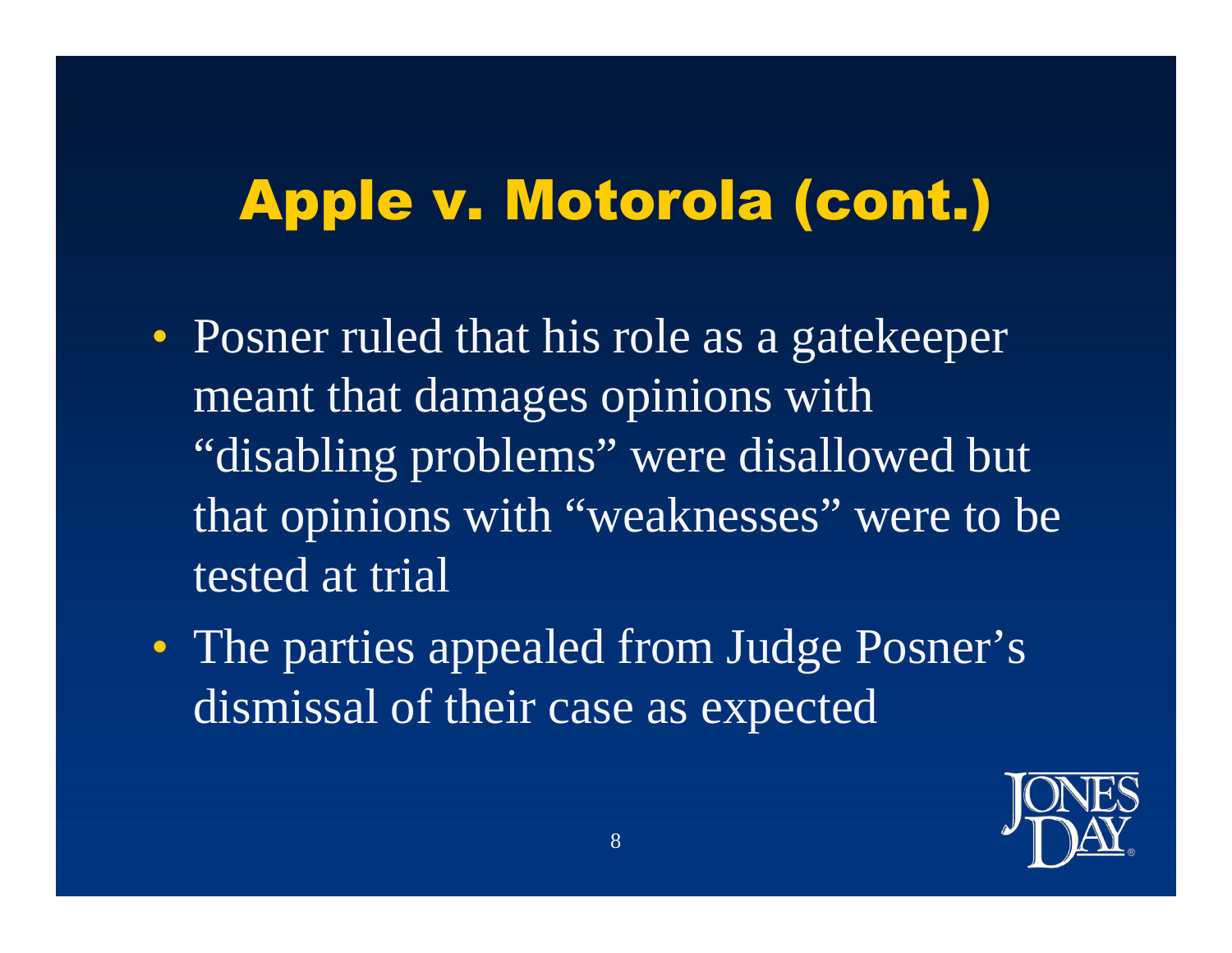- The Federal Circuit reversed the dismissal and took particular issue with Posner's handling of damages
- Posner was faulted for "substituting [his] own opinion rather than focusing on the reliability of the principles or methods used …or the sufficiency of the facts and data relied upon."

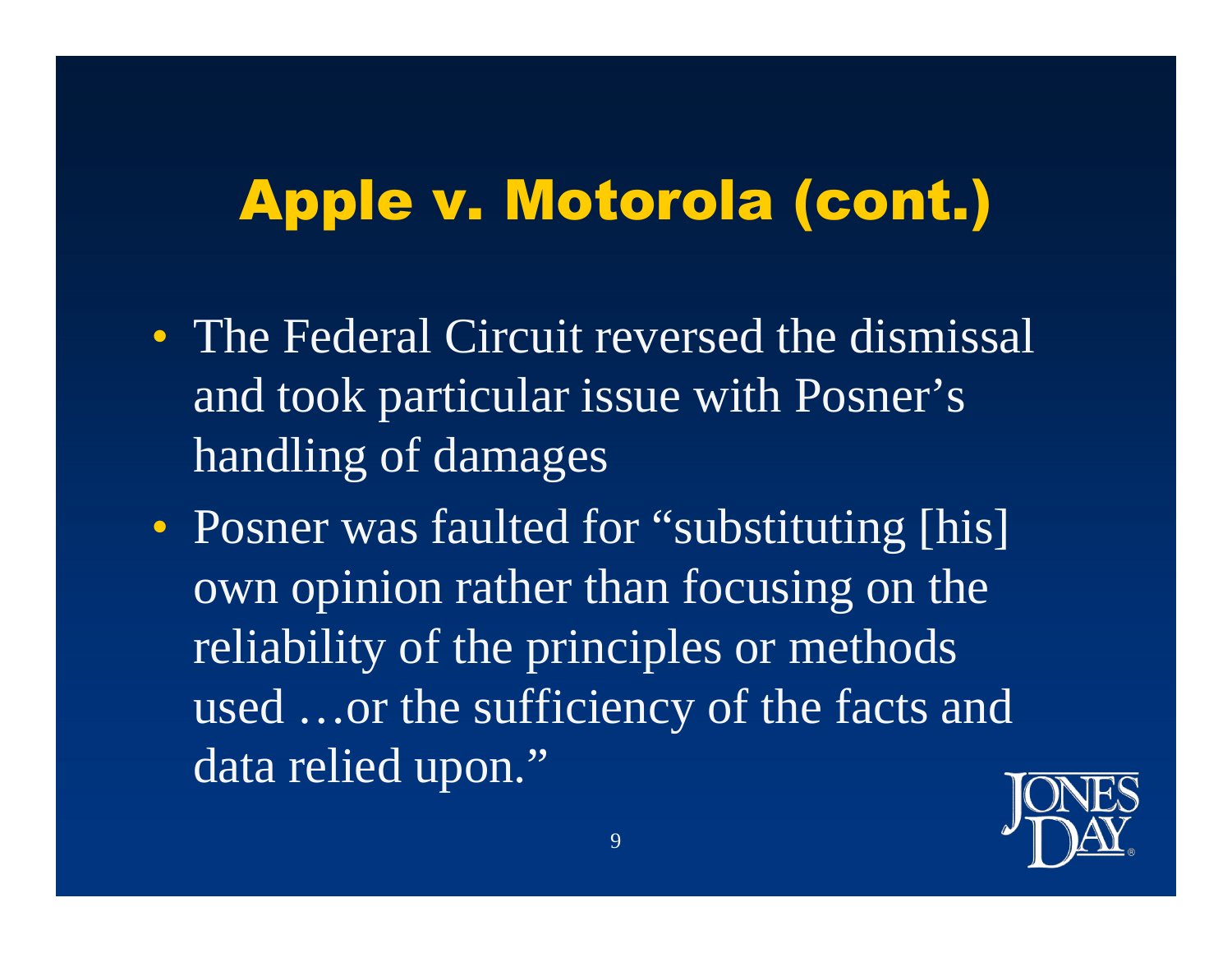- The Federal Circuit also criticized Posner's conclusion that Apple was not entitled to damages because there was no reliable evidence on which to measure damages
- The court held "that a finding that a royalty" estimate may suffer from factual flaws does not, by itself, support the legal conclusion that zero is a reasonable royalty"

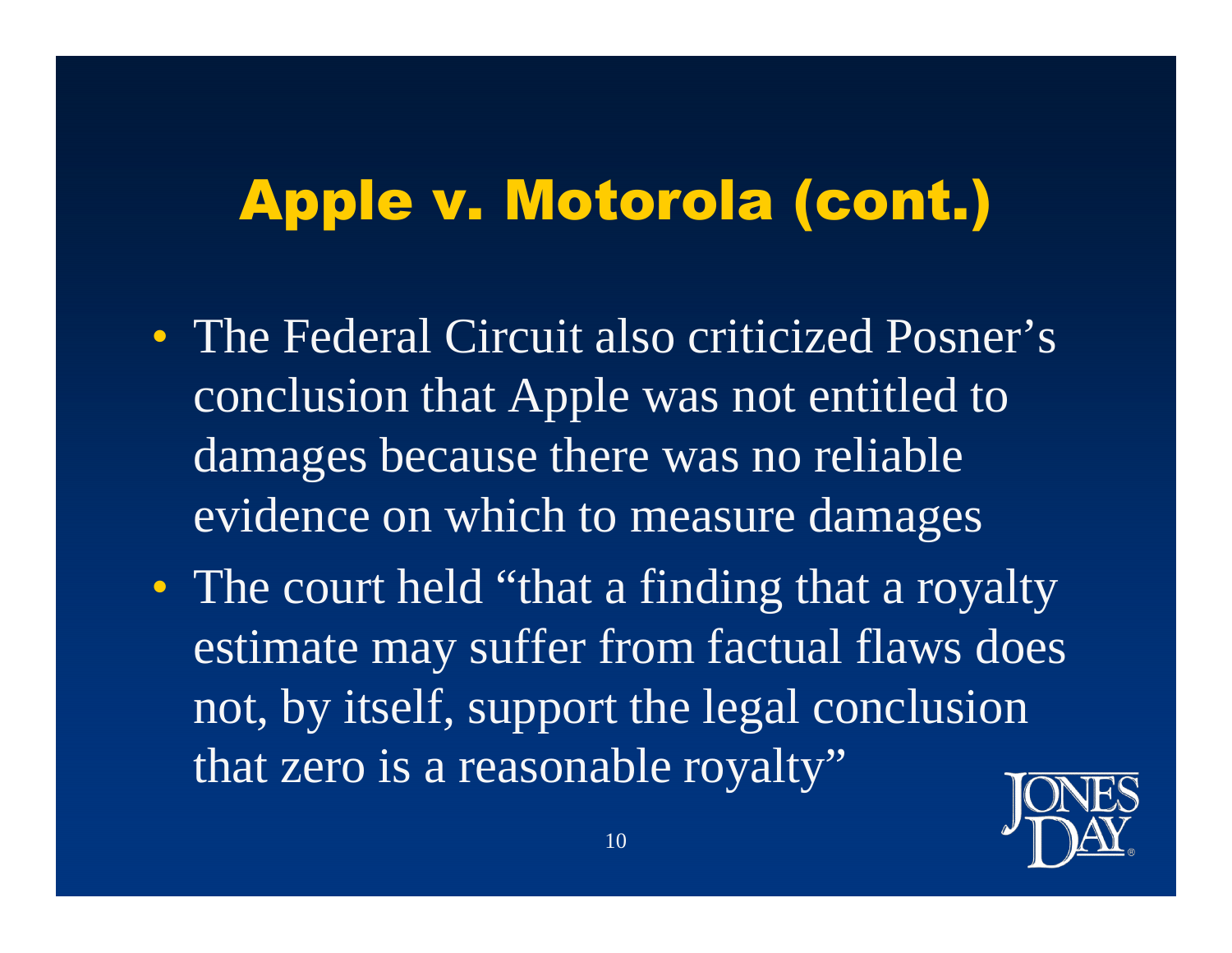#### The Problem

• How to prepare to try a case in view of the *Apple v. Motorola* panel's placing on the fact-finder the burden to identify the amount of a non-zero reasonable royalty

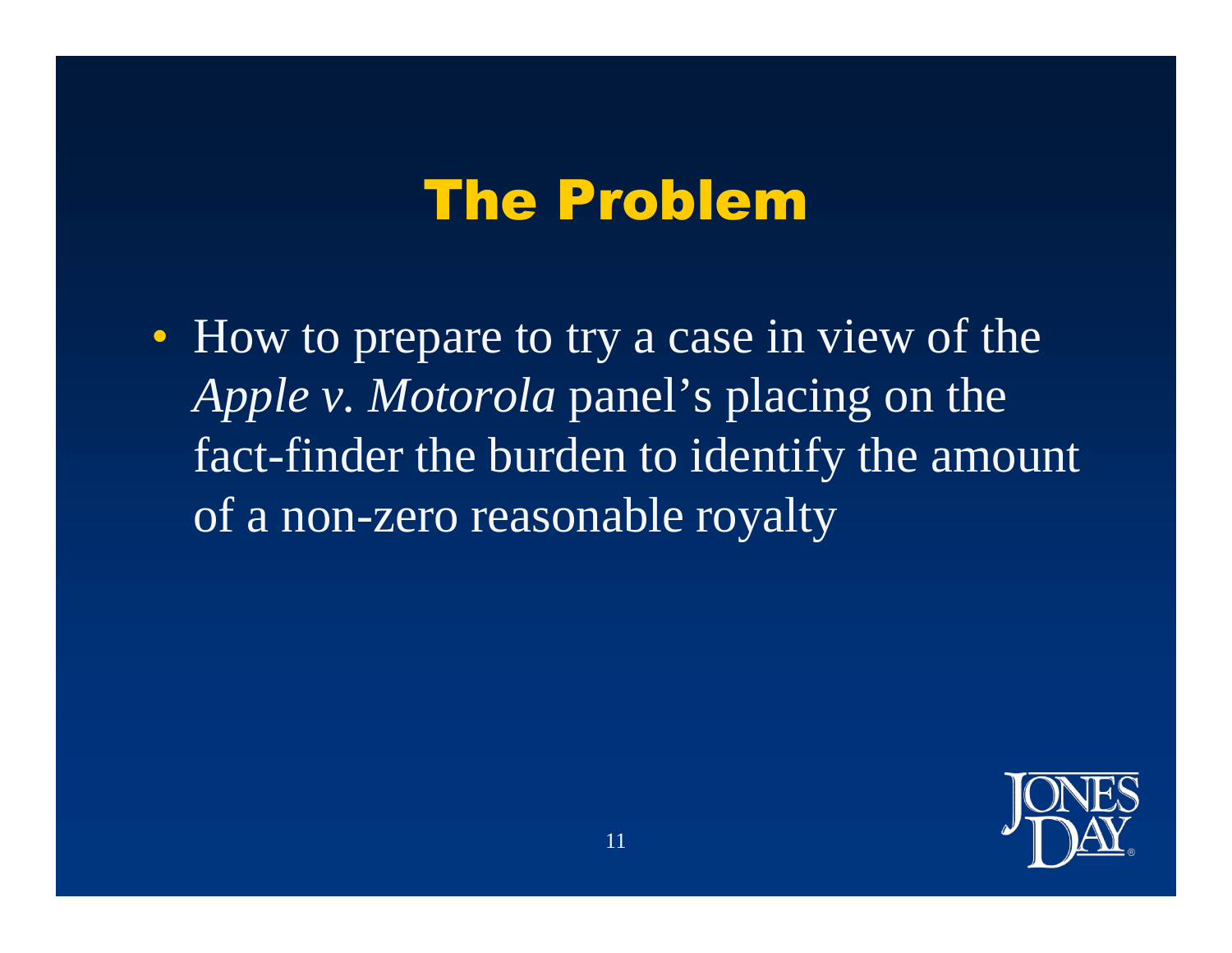# THE PATENTEE'S **STRATEGY**

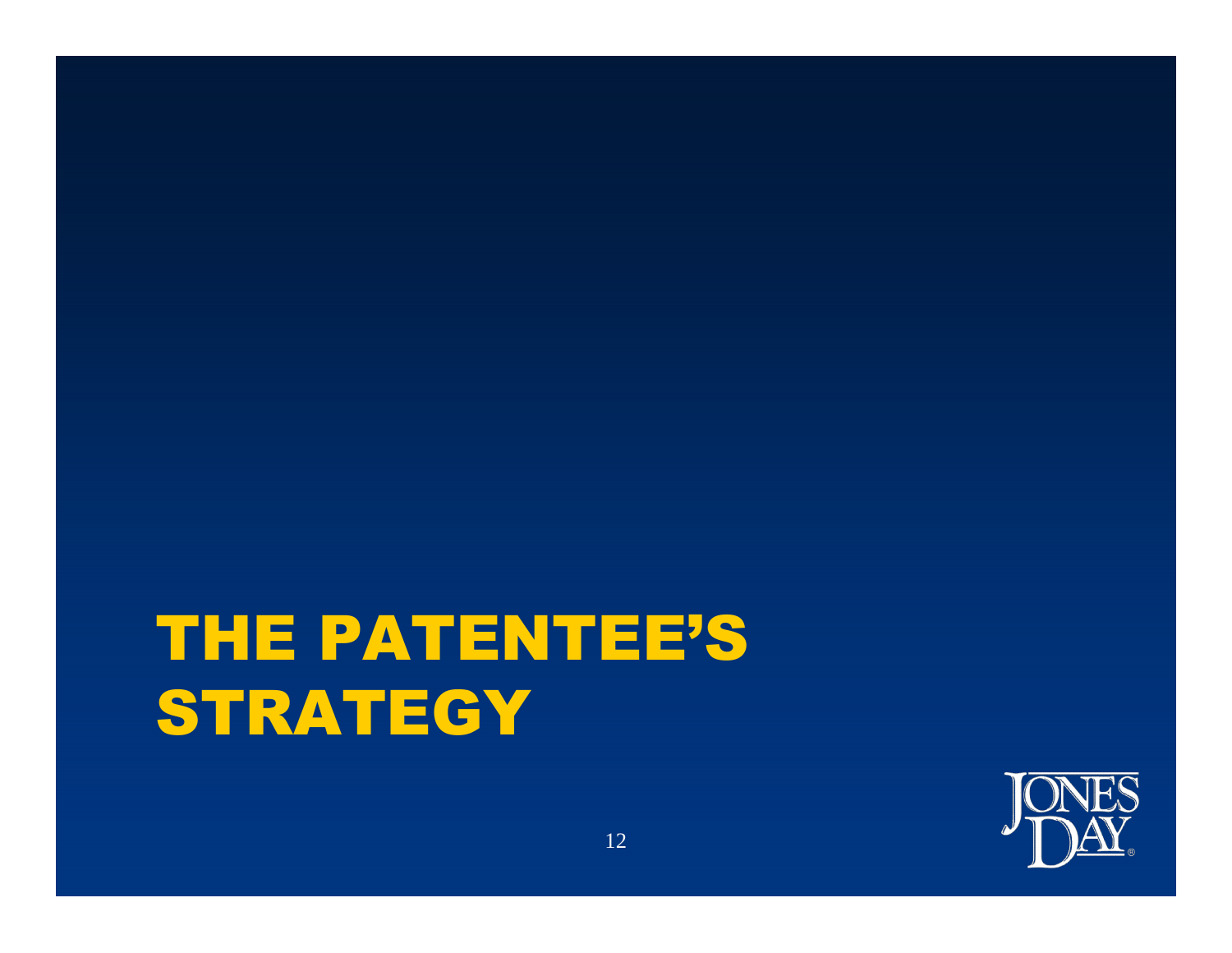### The Patentee's Strategy

- Complete and update Rule 26 disclosures
- Complete and update interrogatory answers
- Include multiple bases in expert report
- Ensure complete trial witness list
- Seek a do-over for excluded expert
- Rely on accused infringer's expert, and both sides' percipient witnesses and documents

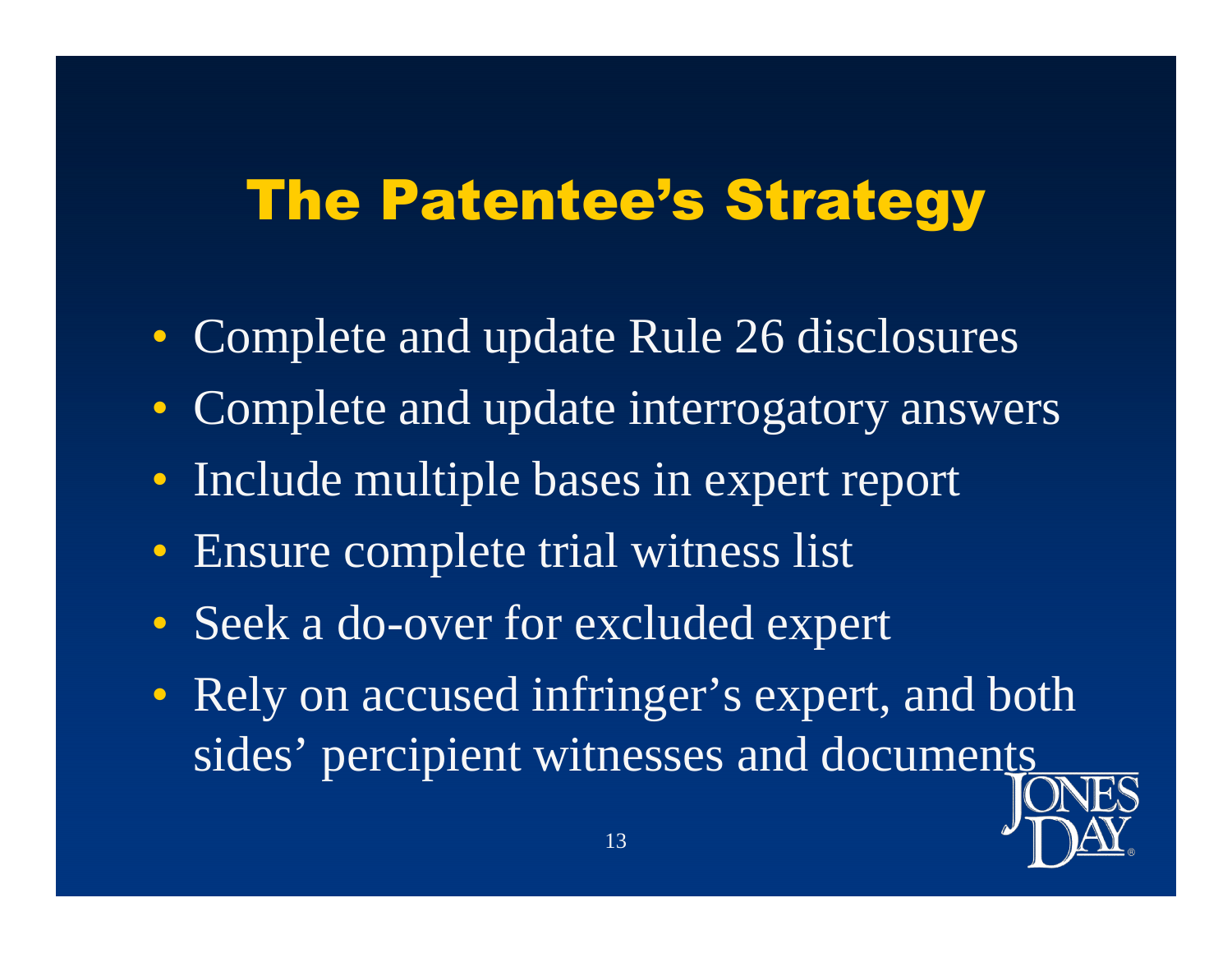#### Rule 26 Disclosures

- Provide names of witnesses who support the underlying basis for the damages and include internal "experts" on issues such as licensing
- Update disclosures as frequently as possible
- Request leave of court to add newly discovered witnesses

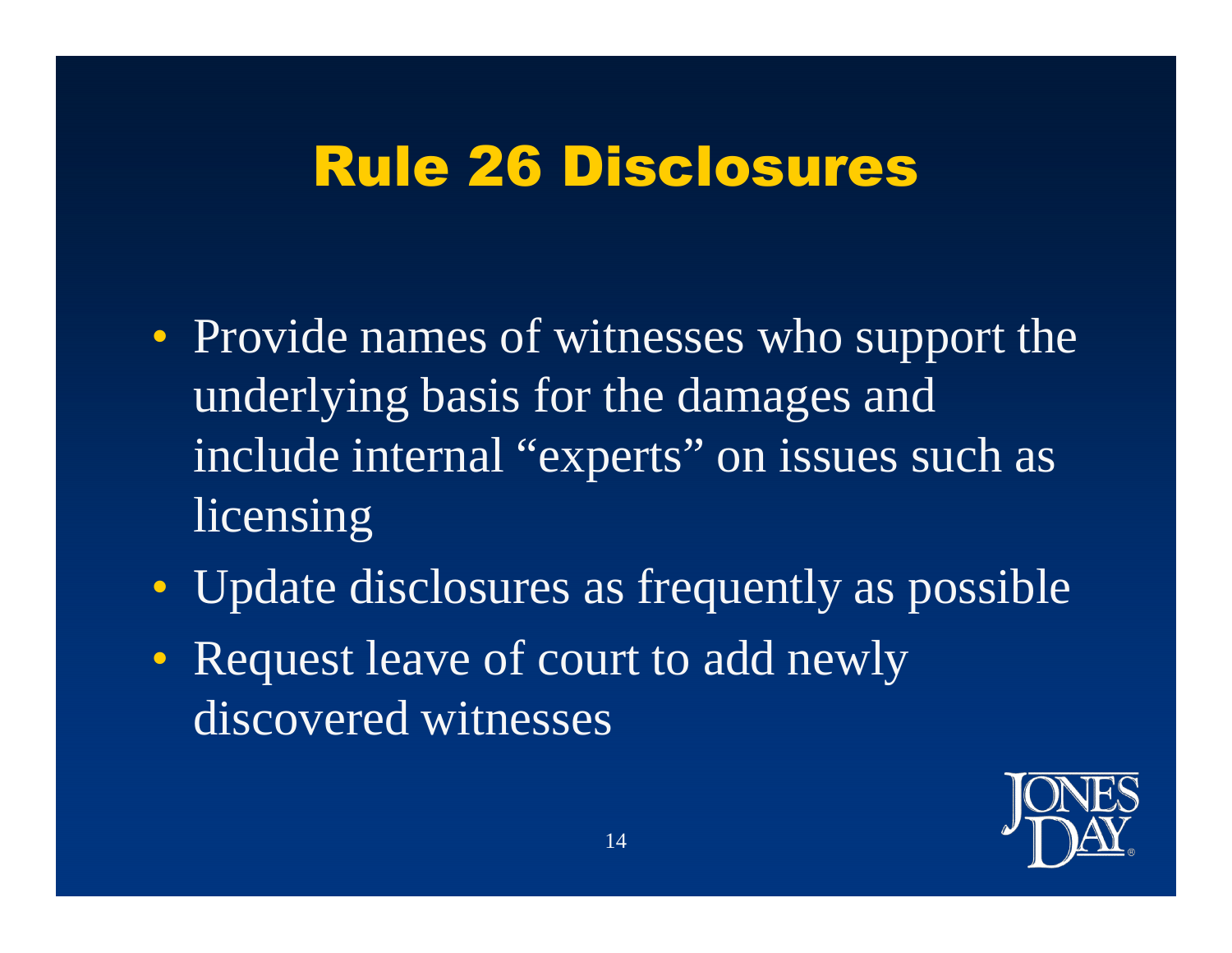### Interrogatory Answers

- Explain the basis for the reasonable royalties sought in responding to interrogatories; do not simply defer to the expert reports
- Identify those fact witnesses who have knowledge of the underlying facts in the interrogatory response
- Update and supplement as needed

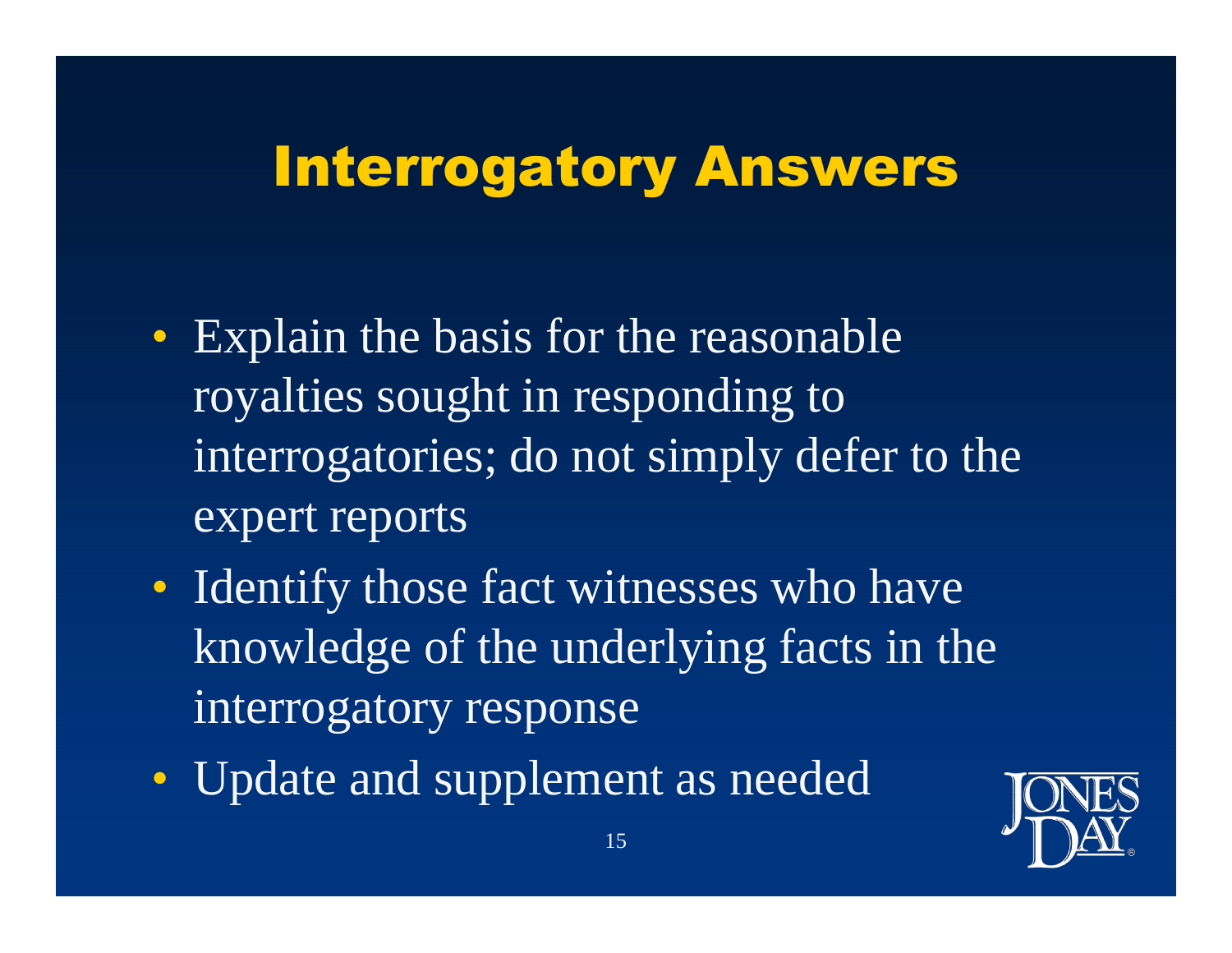#### Exhibit List

- Make sure to mark all relevant damages documents (and make sure that you have a witness identified to get them admitted)
- Try to use as many of the damages documents as possible during depositions of fact witnesses
- Create demonstrative exhibits that can be used with fact witnesses to show royaltier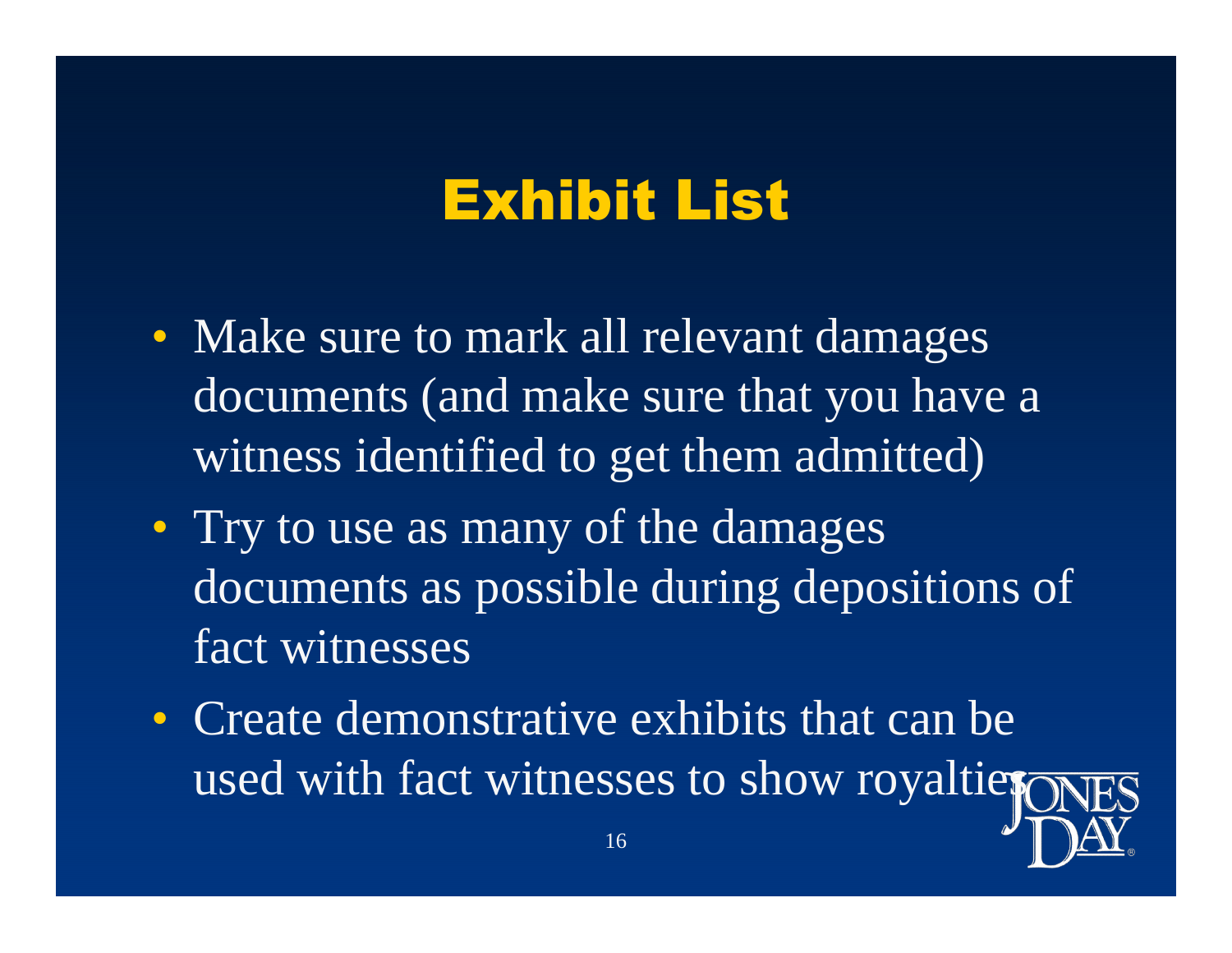#### Expert Report

- Make sure that the expert understands the current legal landscape for damages
- Identify all sources of factual support in the report
- Use of license agreements found comparable is important but make sure they are truly comparable both technically and economically per Fed Cir

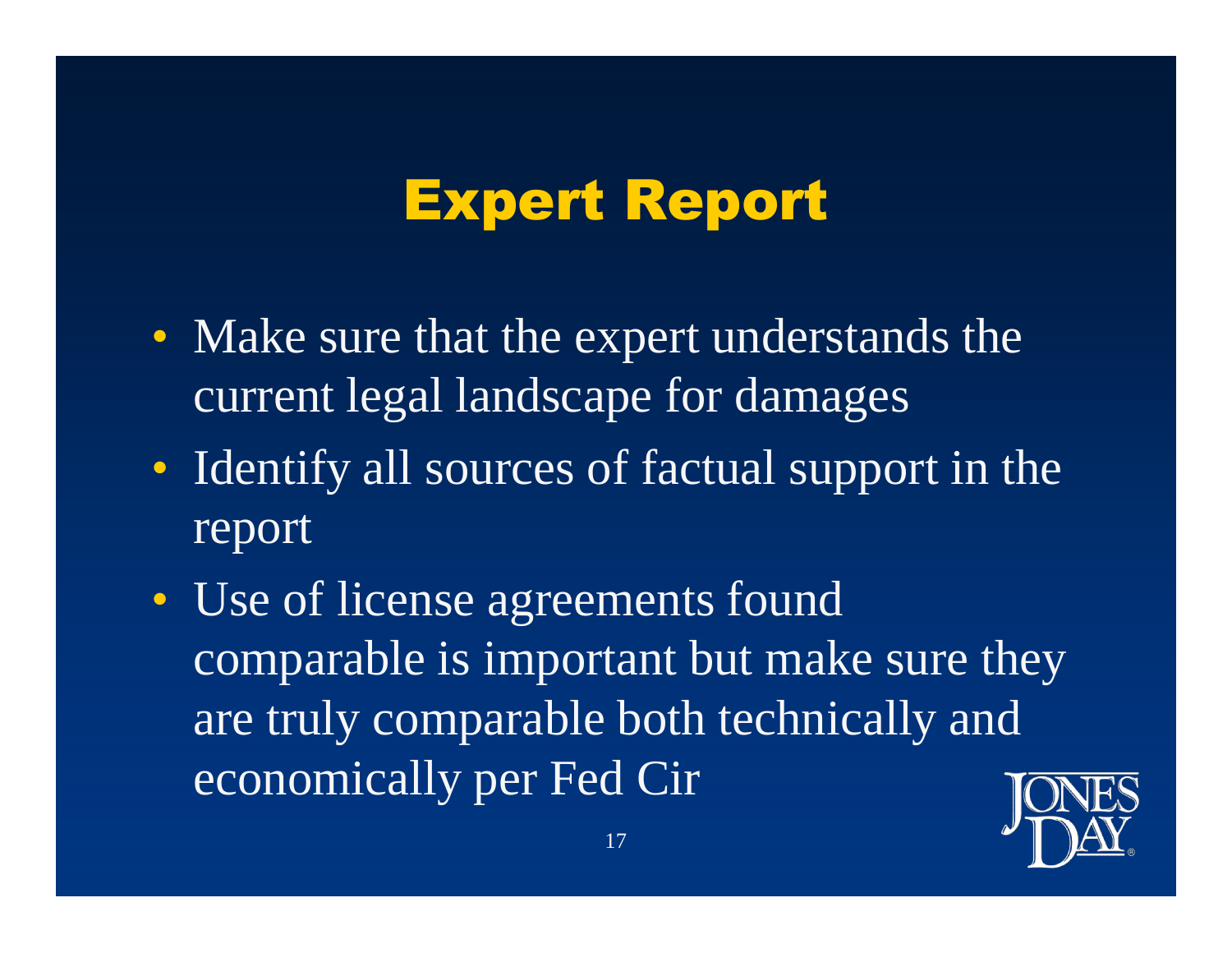# Expert Report (cont.)

- Avoid EMV and smallest saleable unit problems
- Try to create a simplistic basis for calculating the royalties from sources likely to be admitted into evidence
- Encourage expert to develop and present multiple complementary damage theories

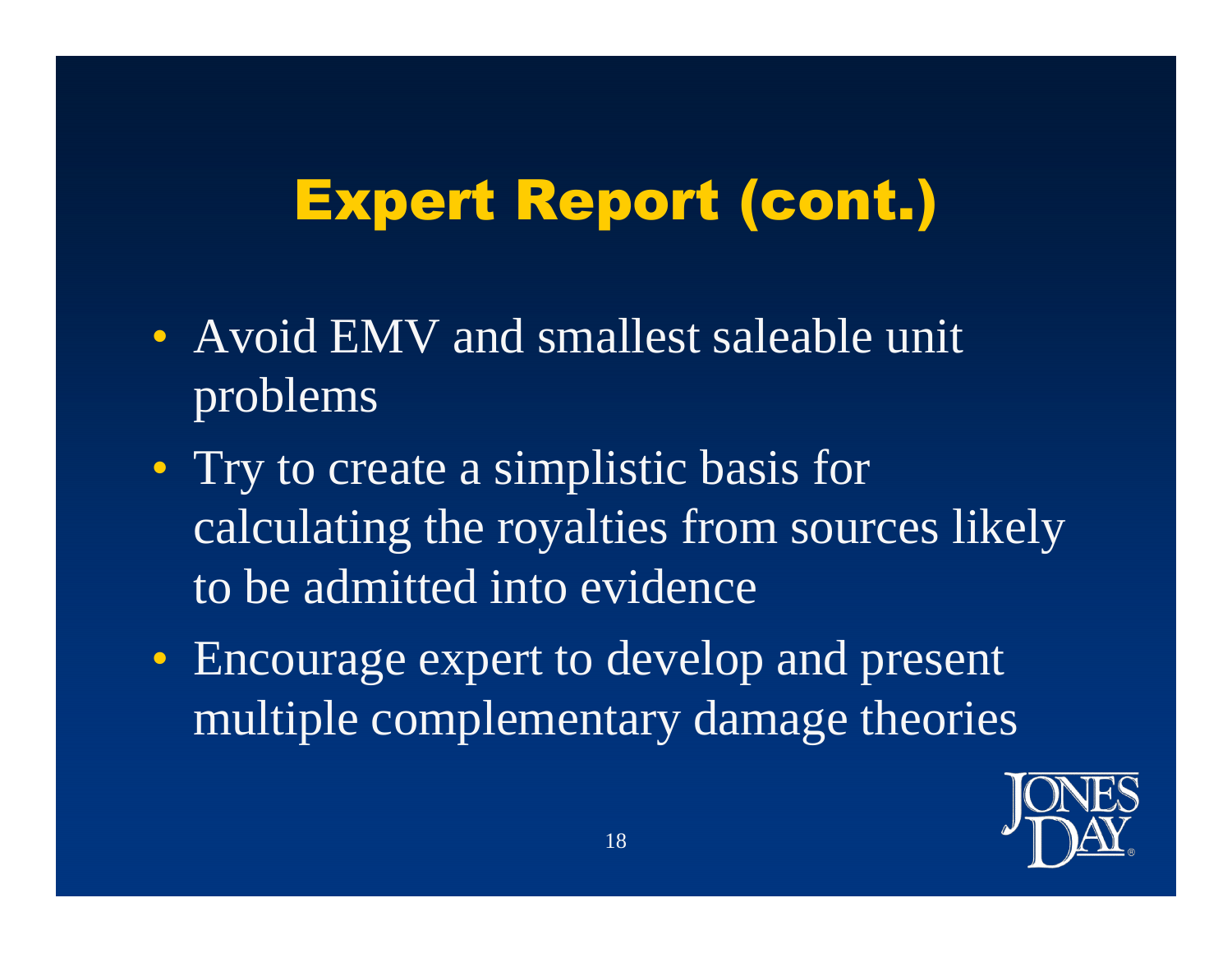#### Trial Witness List

- Identify as many damages related facts witnesses as possible and indicate that they are pertinent to the damages case
- Consider adding witnesses from the opposing party who might support aspects of the damages case
- Consider putting the opposing damages expert on the witness list

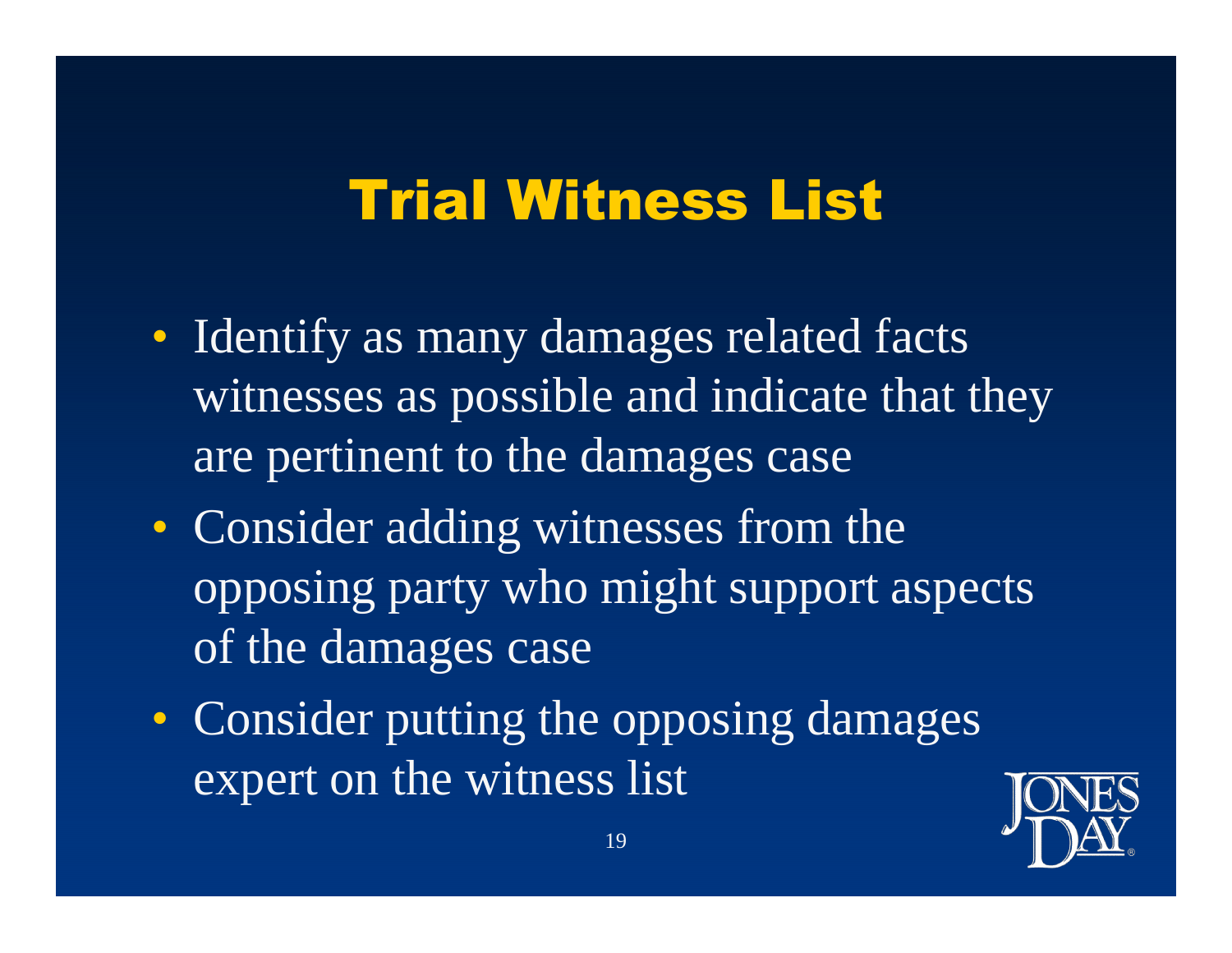### Do-Over For Excluded Expert

- If a *Daubert* motion is granted, seek leave to file an amended and supplemental expert report to address the shortcomings
- Timing is critical; have the motion prepared if there seems to be a question about how the *Daubert* is going to be resolved
- At the very least this motion for leave may be important to the appeal

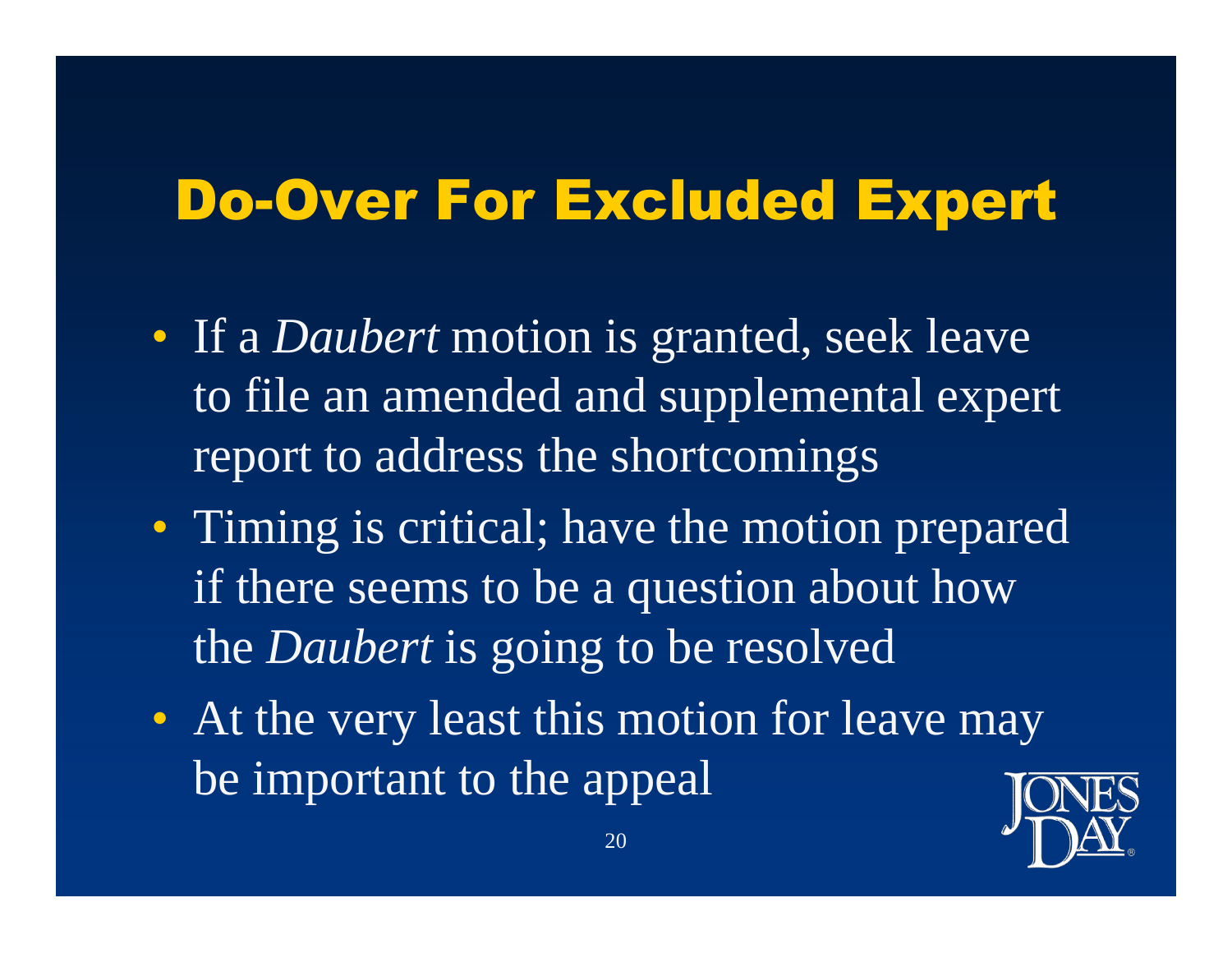### Accused Infringer's Expert

- Use the deposition of the accused infringer's expert to your advantage
	- Try to get him/her to agree that the approach your expert is taking is reasonable
	- Have the opposing expert agree on the key licenses and the royalty base calculation

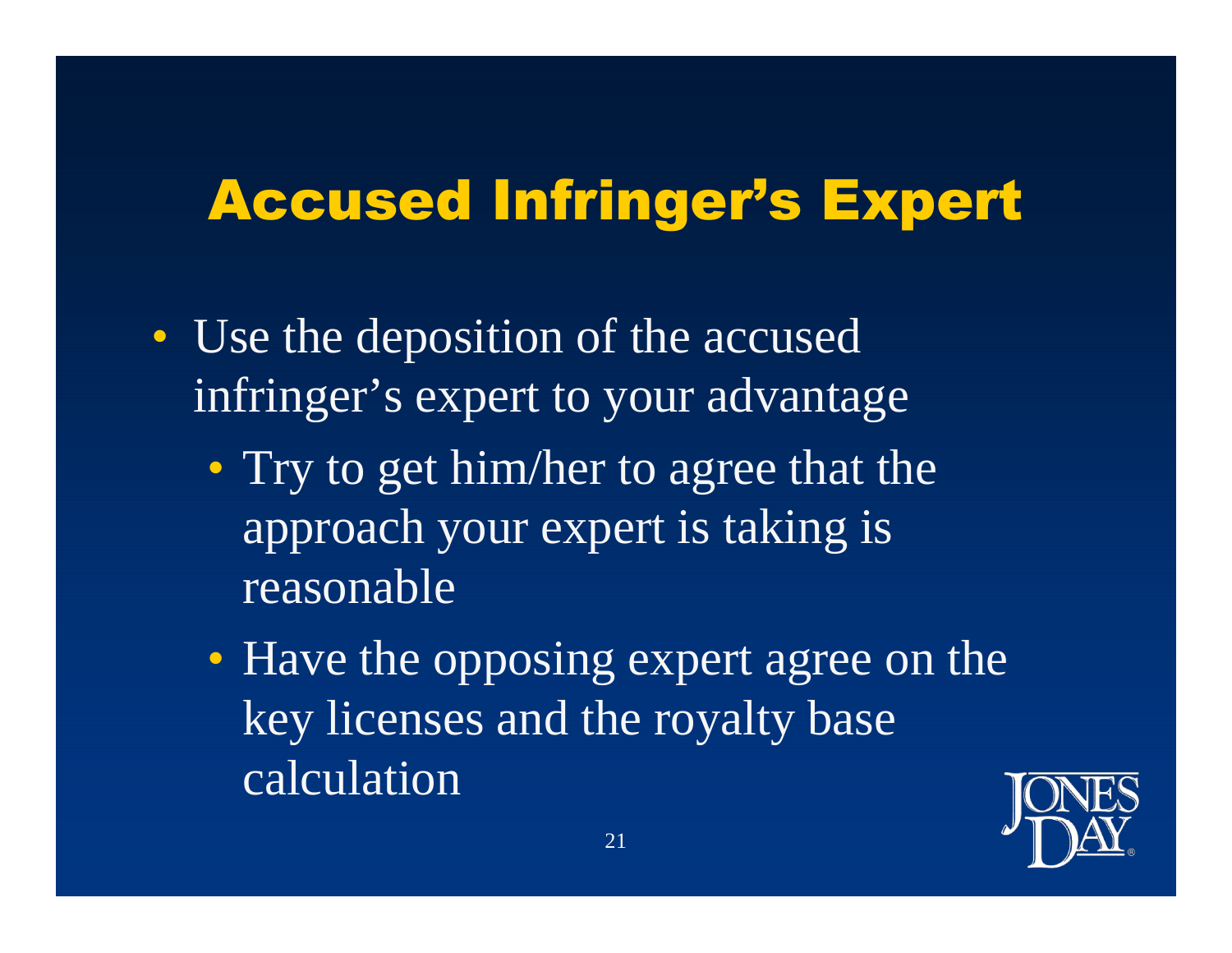# Accused Infringer's Expert (cont.)

• Pose hypothetical questions for the opposing expert that might serve as the basis for a "fallback" royalty calculation that you might adopt if all else fails

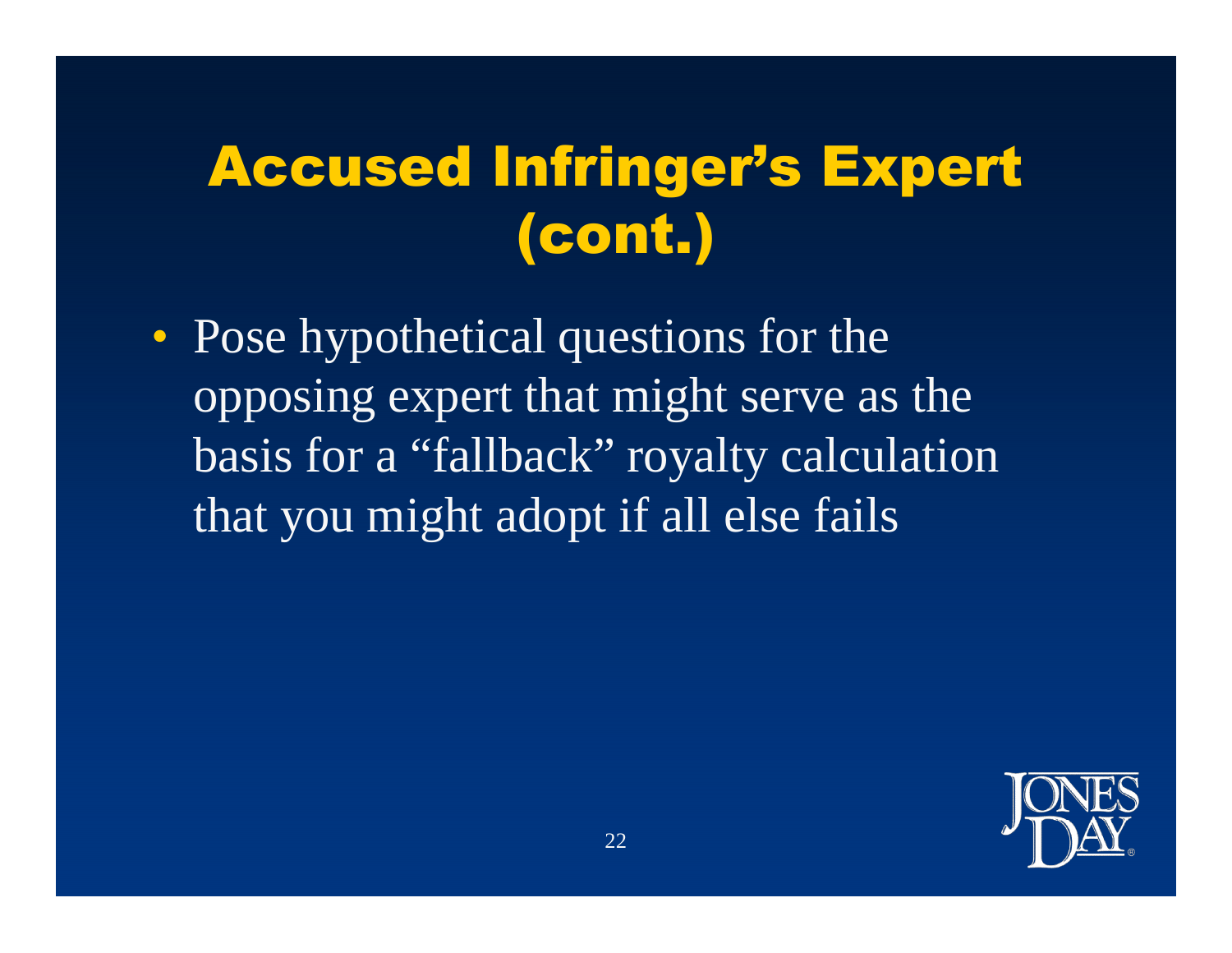#### Percipient Witnesses

- Develop a "worst case" alternative means of establishing a reasonably royalty through the use of percipient witnesses from both sides
- Use depositions to create connections to damages case
- Keep the theory as simple as possible

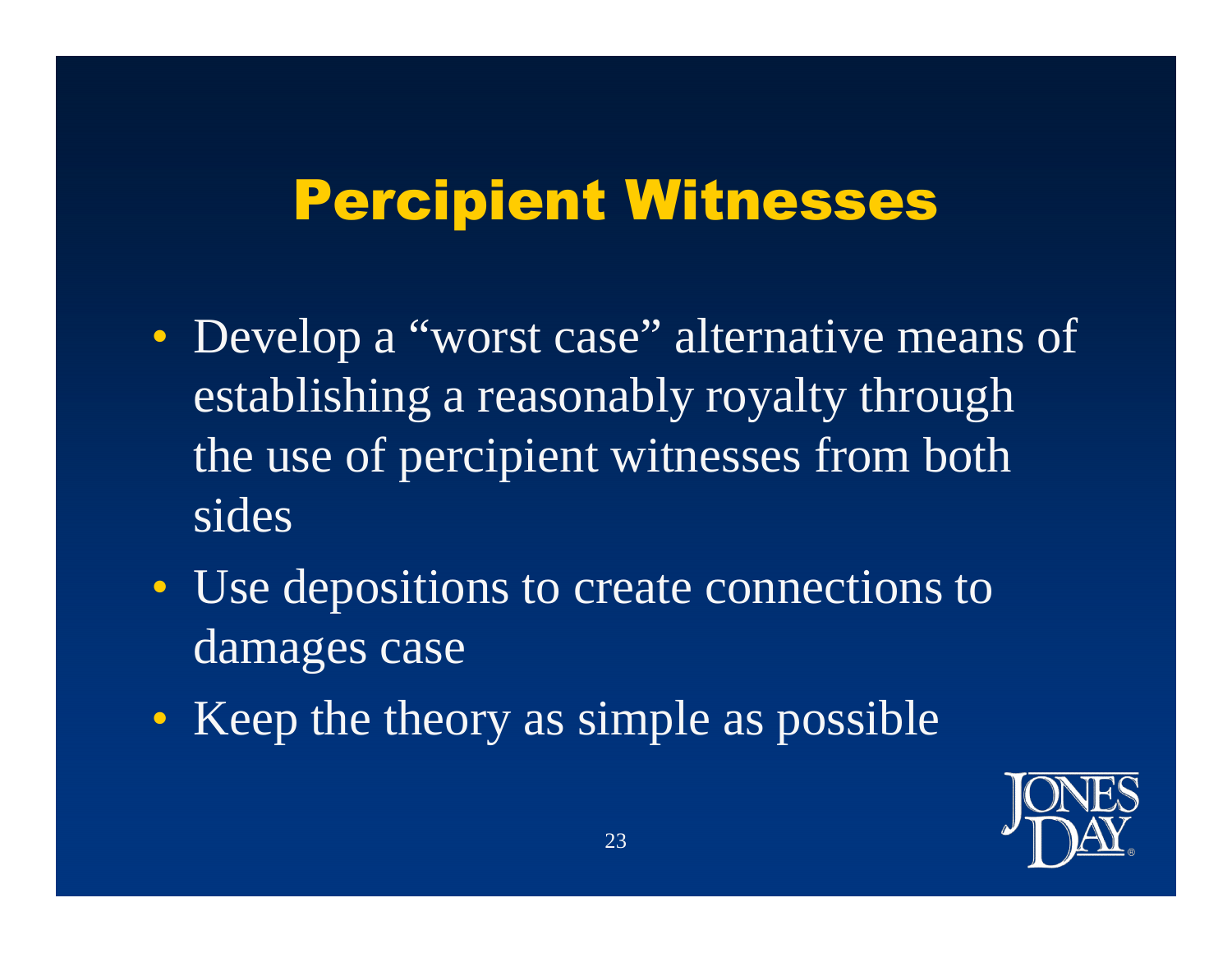# THE ACCUSED INFRINGER'S STRATEGY

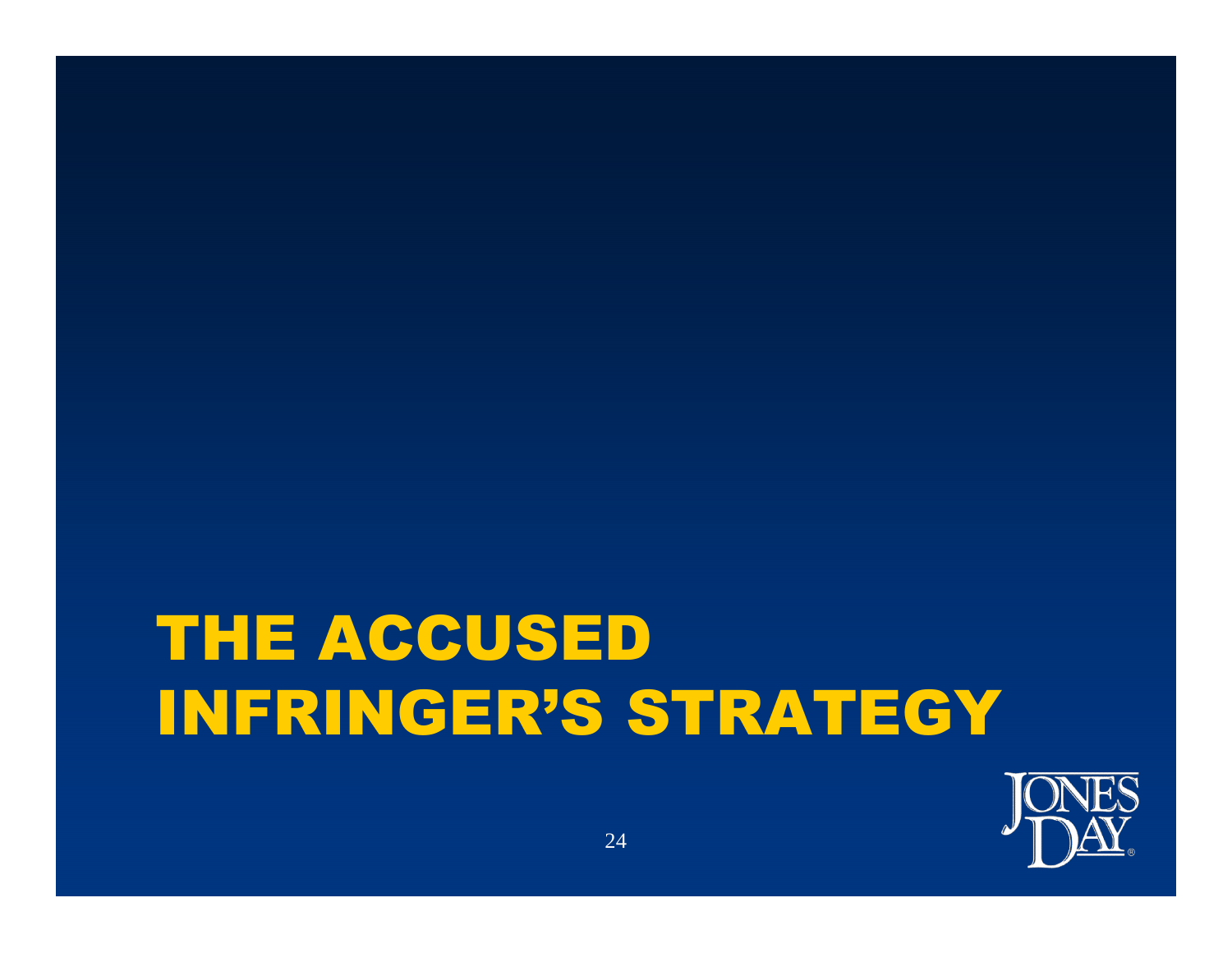# The Accused Infringer's **Strategy**

- Focus attack on the expert
- Prevent the expert do-over
- Limit percipient witnesses
- Restrict documents
- Spike your own expert
- Creatively challenge patentee's case

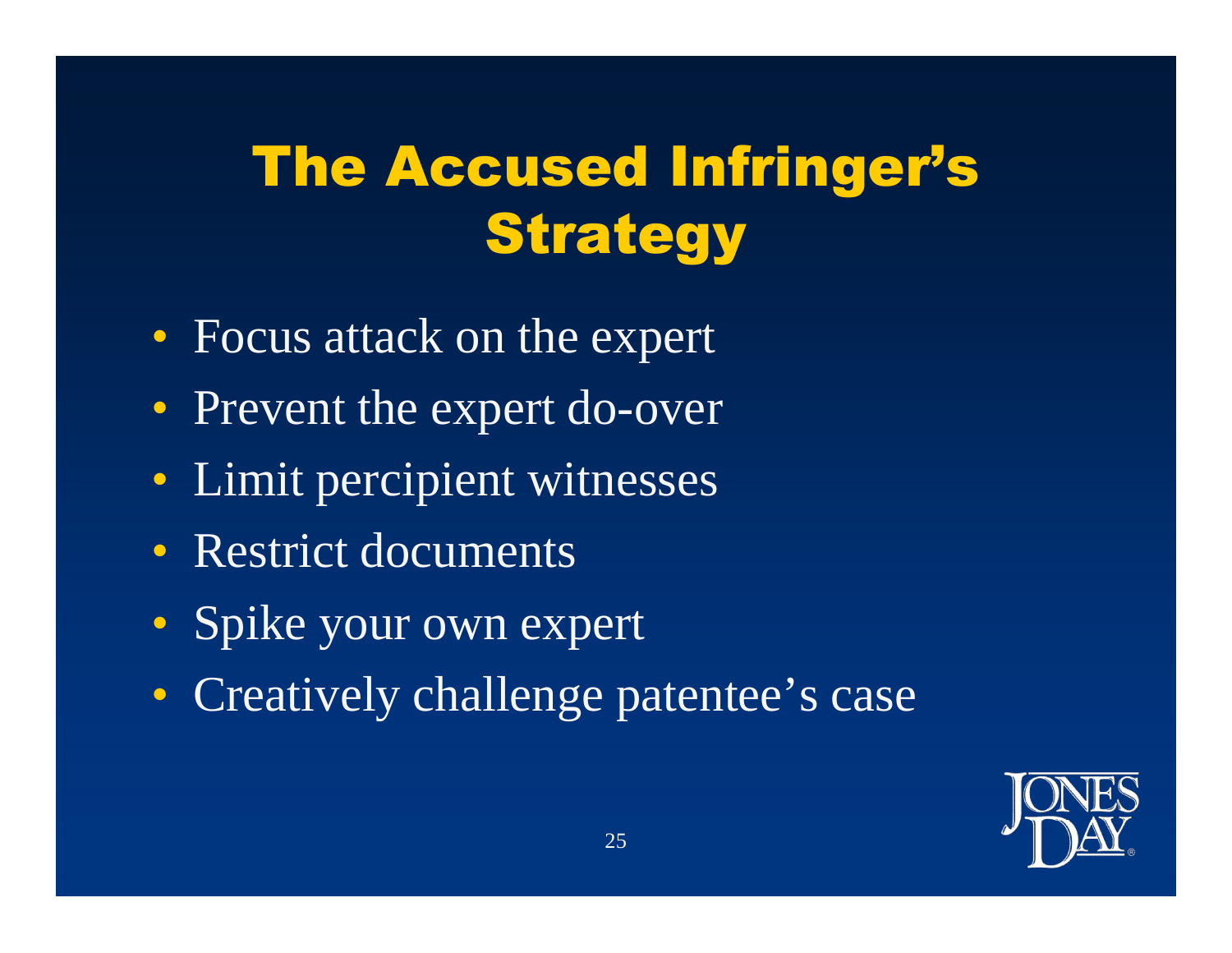#### Focus Attack on the Expert

- In deposition and *Daubert* motion, focus on weaknesses relevant to Rule 702:
	- Helpfulness to trier of fact
	- Sufficiency of facts or data
	- Reliability of principles and methods
	- Reliability of application of principles and methods to facts

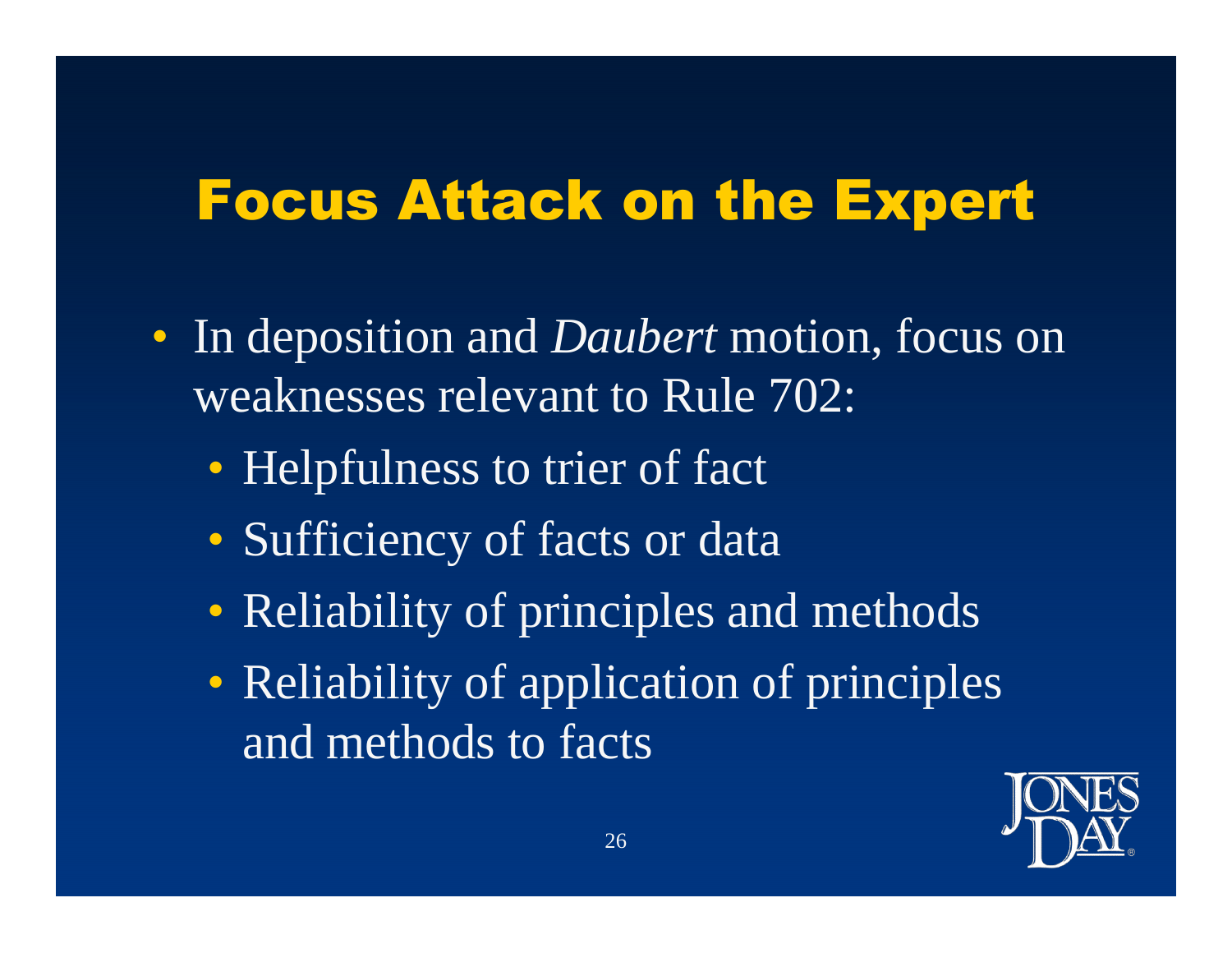### Prevent the Expert Do-Over

- Raise opposition to do-over early
- Rely on Rule  $37(c)(1)$ , which forbids use at trial of information not properly disclosed
- Use relevant circuit's test: prejudice, ability to cure, extent of disruption, and bad faith or willfulness (3d Cir.'s *Pennypack,* 7th Cir.'s *Spray-Rite,* 9th Cir.'s *Price*)*:*
- Stress policy laid down by J. Alsup

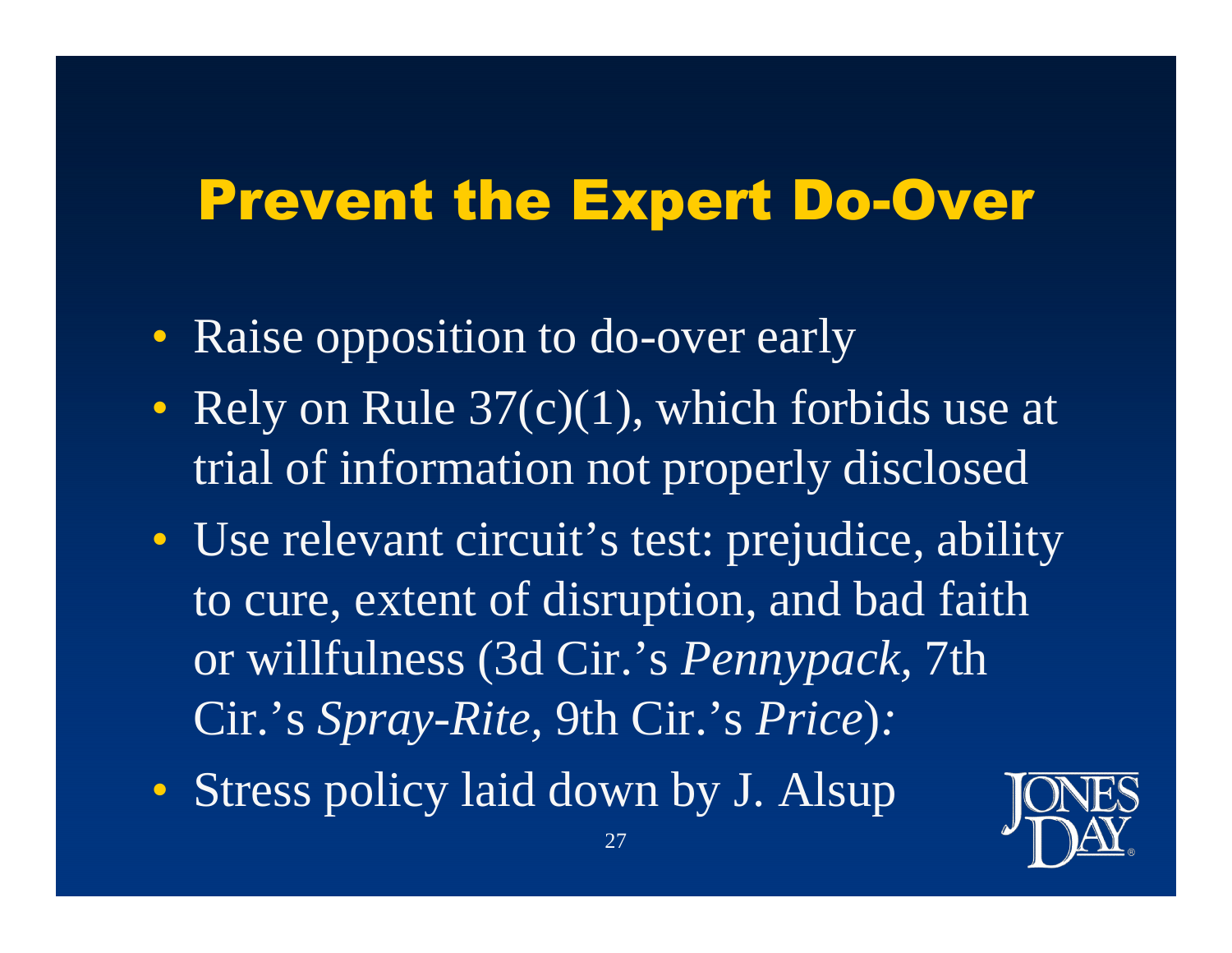### Limit Percipient Witnesses

- In deposition, scrub patentee's witnesses re:
	- Knowledge of bases for damages claim
	- Knowledge of important documents
	- Conversations with damages expert
- Use in-limine motion to preclude percipient witnesses from giving damages opinions

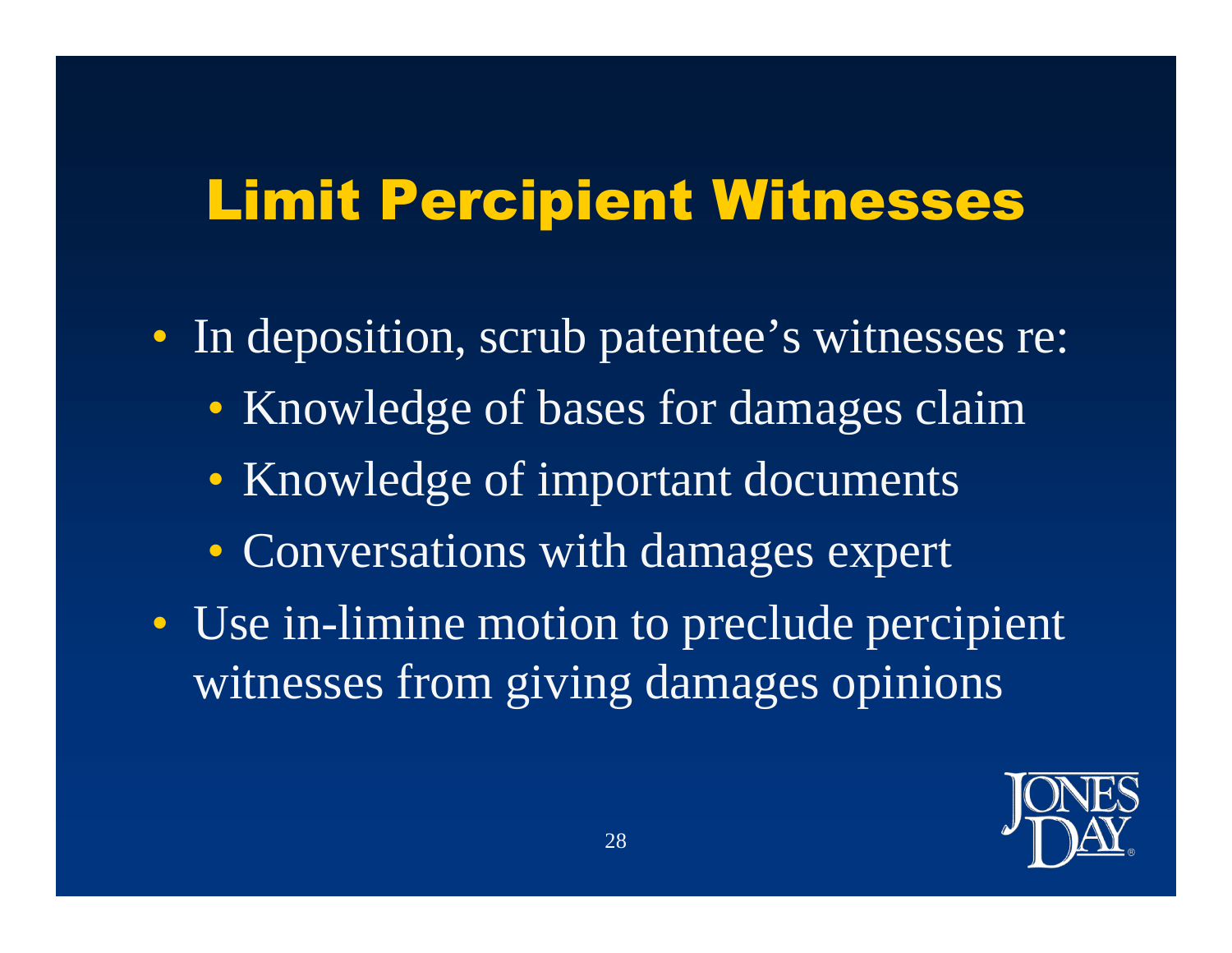#### Restrict Documents

- In deposition, ask percipient witnesses re knowledge of relevant documents
- In deposition, ask expert re knowledge of persons that could establish foundation
- On summary judgment, point out that documents are in record only as unauthenticated exhibits to expert's report

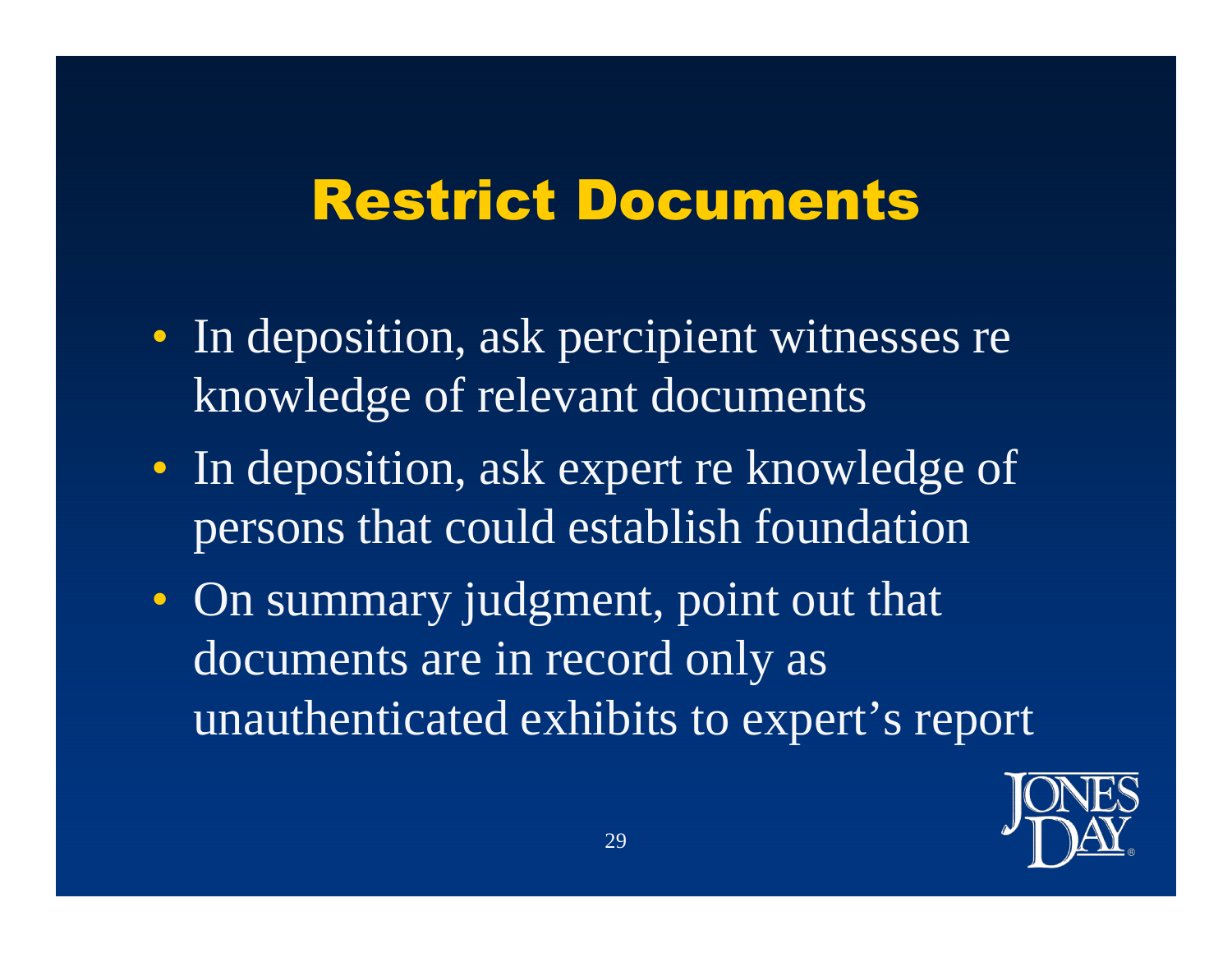# Spike Your Own Expert

- Have your expert testify to a cap rather than a number
- Have your expert identify any factors that would drive reasonable royalty below cap
- Have your expert identify any of patentee's evidentiary failures that prevent identification of a reasonable royalty

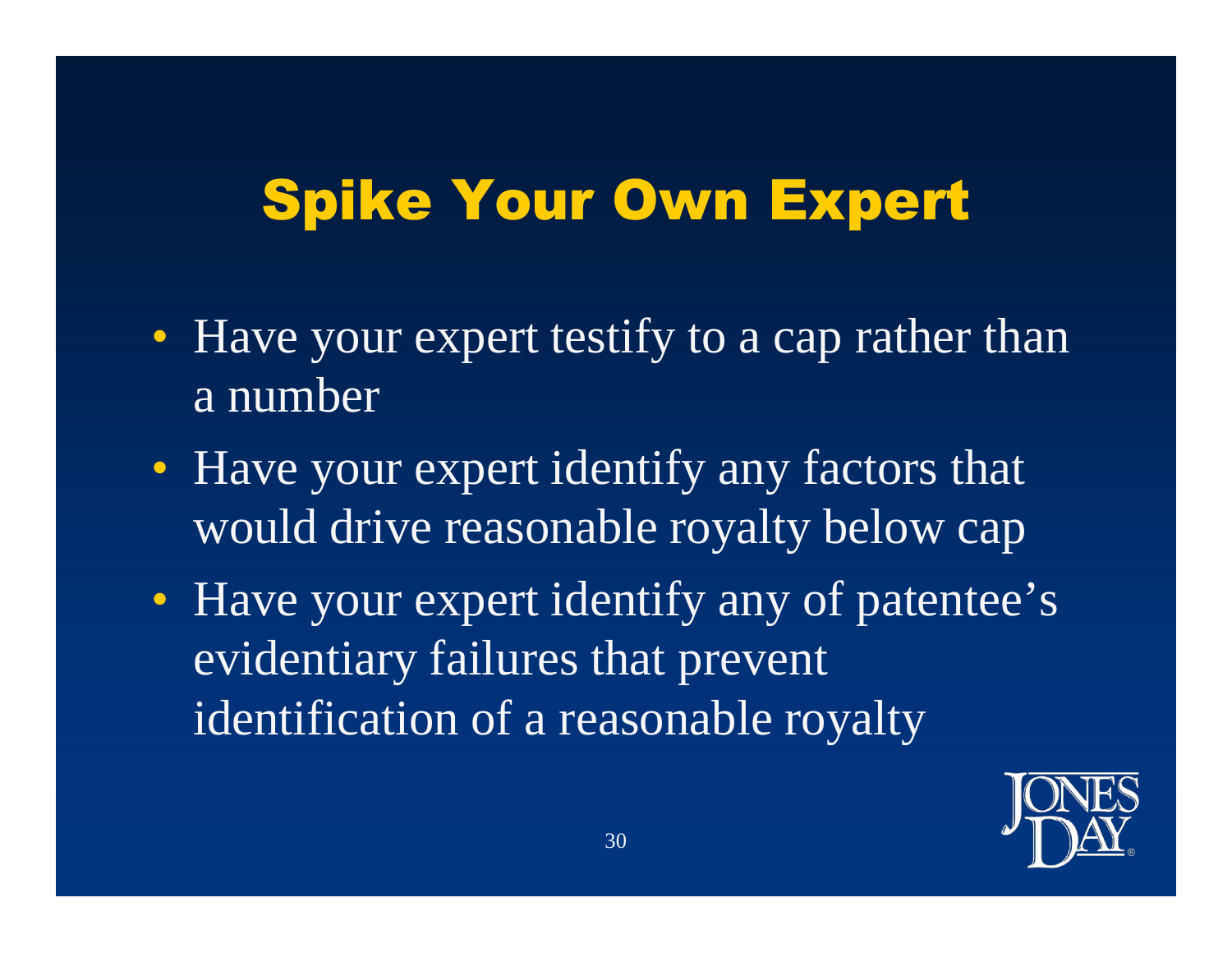# Creatively Challenge Patentee's Case

- Test patentee's (and your) assumptions and consider cutting-edge challenges, e.g.:
	- Can agreement between patentee and accused infringer establish a royalty?
	- Is percipient witness testimony contrary to hypothetical negotiation assumptions?
	- Can patentee prove reasonable royalty without an expert?

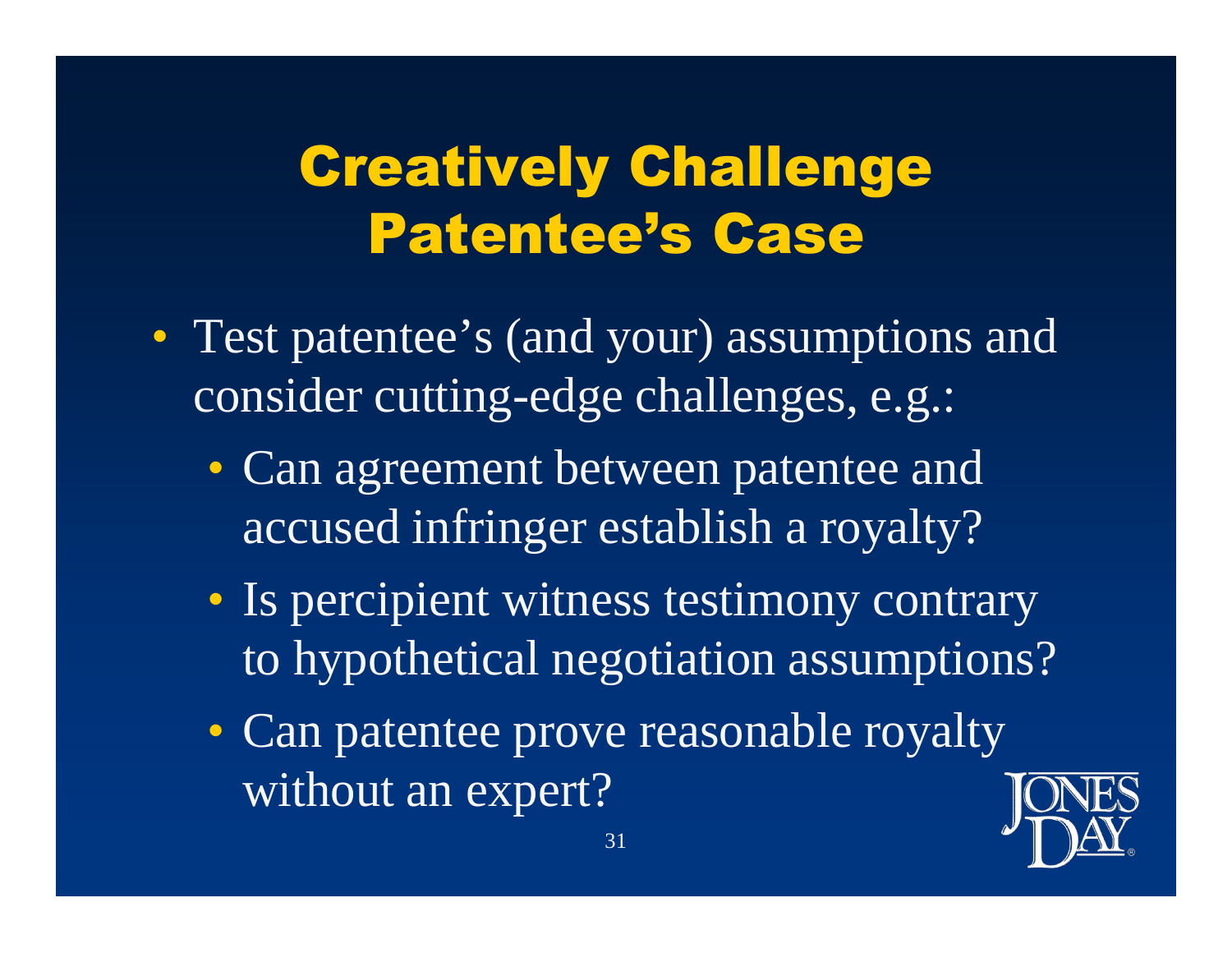# THE COURT'S STRATEGY

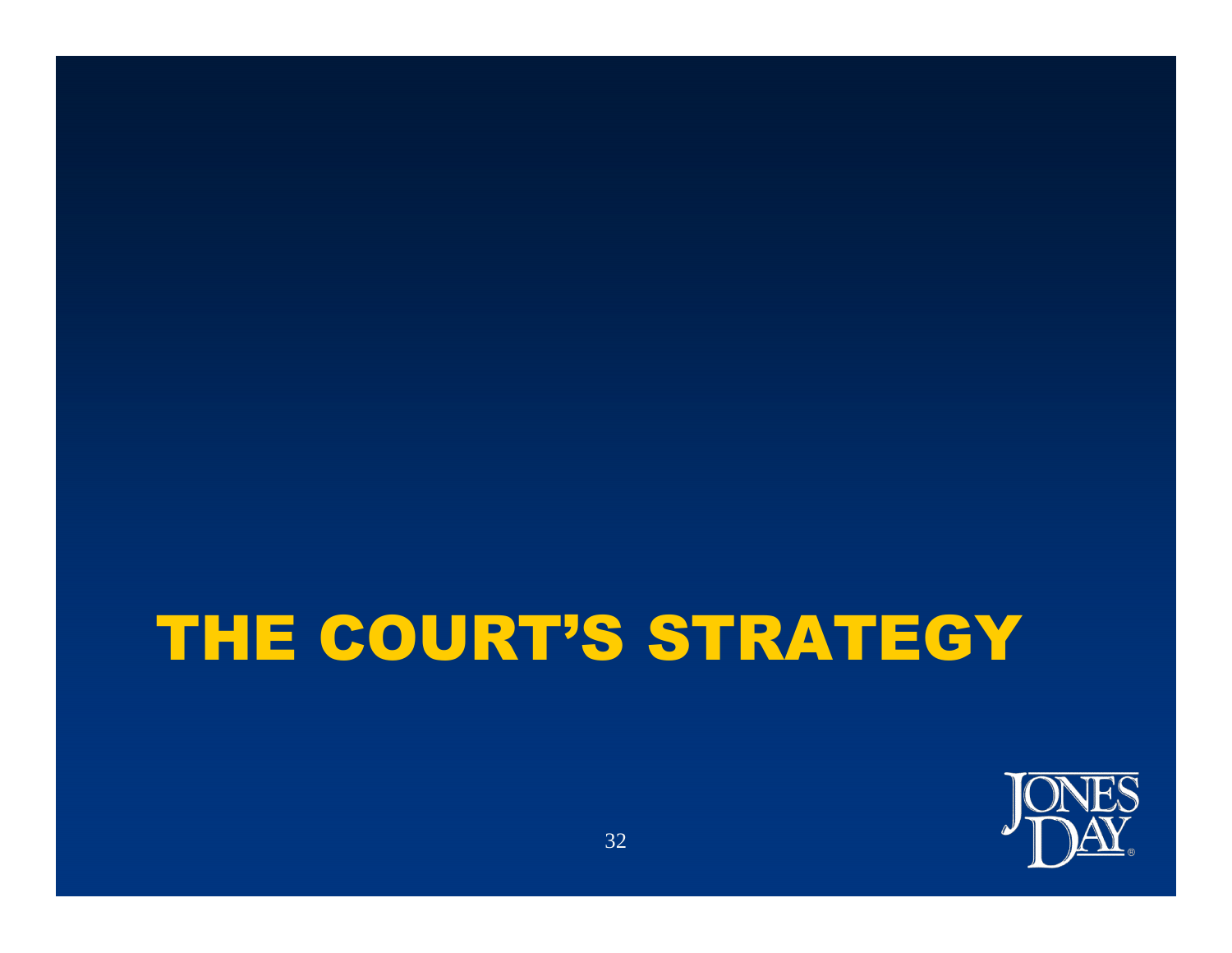### The Court's Strategy

- Provide findings and conclusions
- Respond to challenger's concerns
- Separate wheat from chaff
- Consider a *Daubert* hearing
- Resolve *Daubert* challenges early

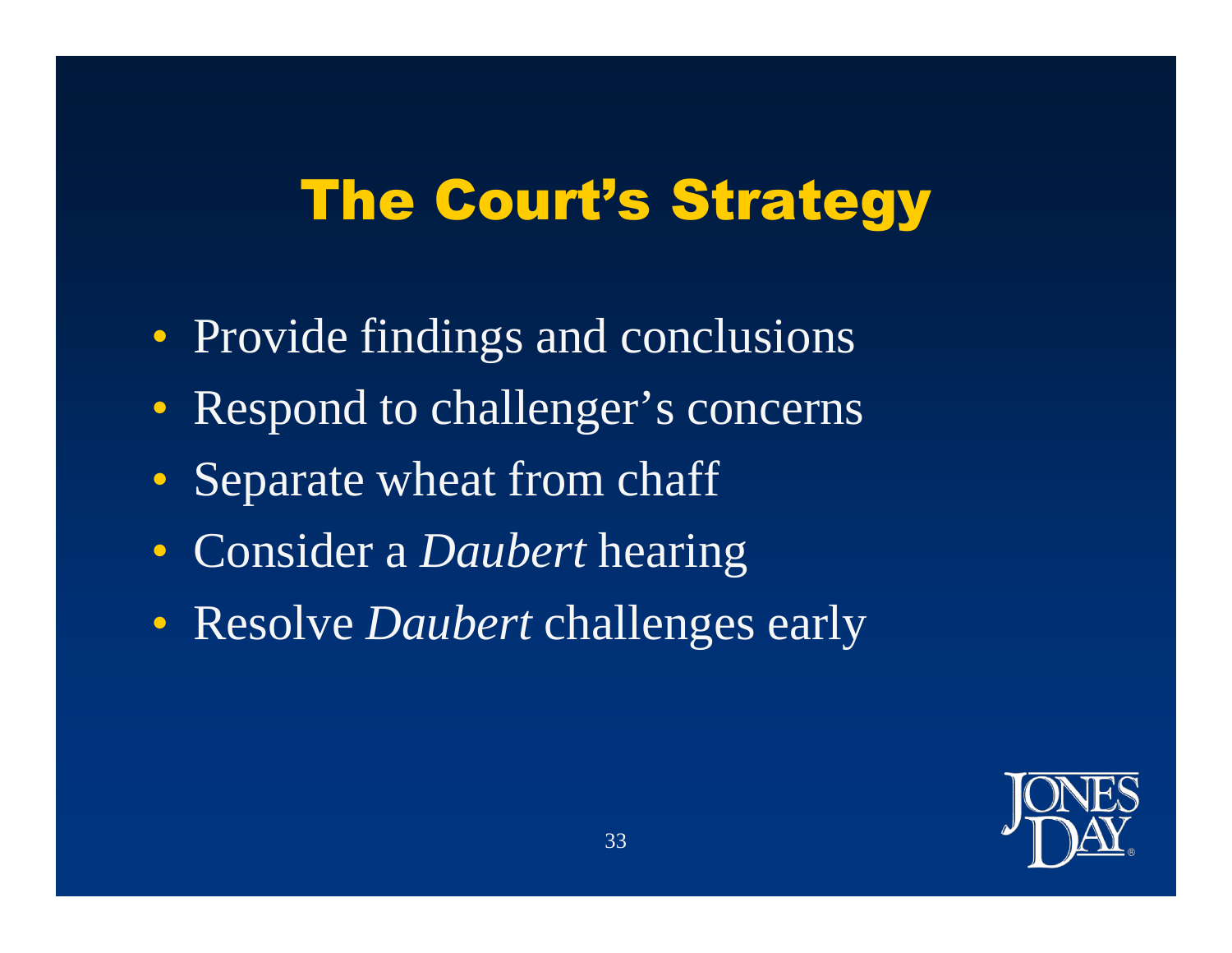# Provide Findings and Conclusions

- "I'lle district court must furnish enough of a record to permit a reviewing court to say with confidence that it 'properly applied the relevant law.'"
	- *StorageCraft Tech. Co. v. Kirby*, 744 F.3d 1183 (10<sup>th</sup> Cir. 2014)

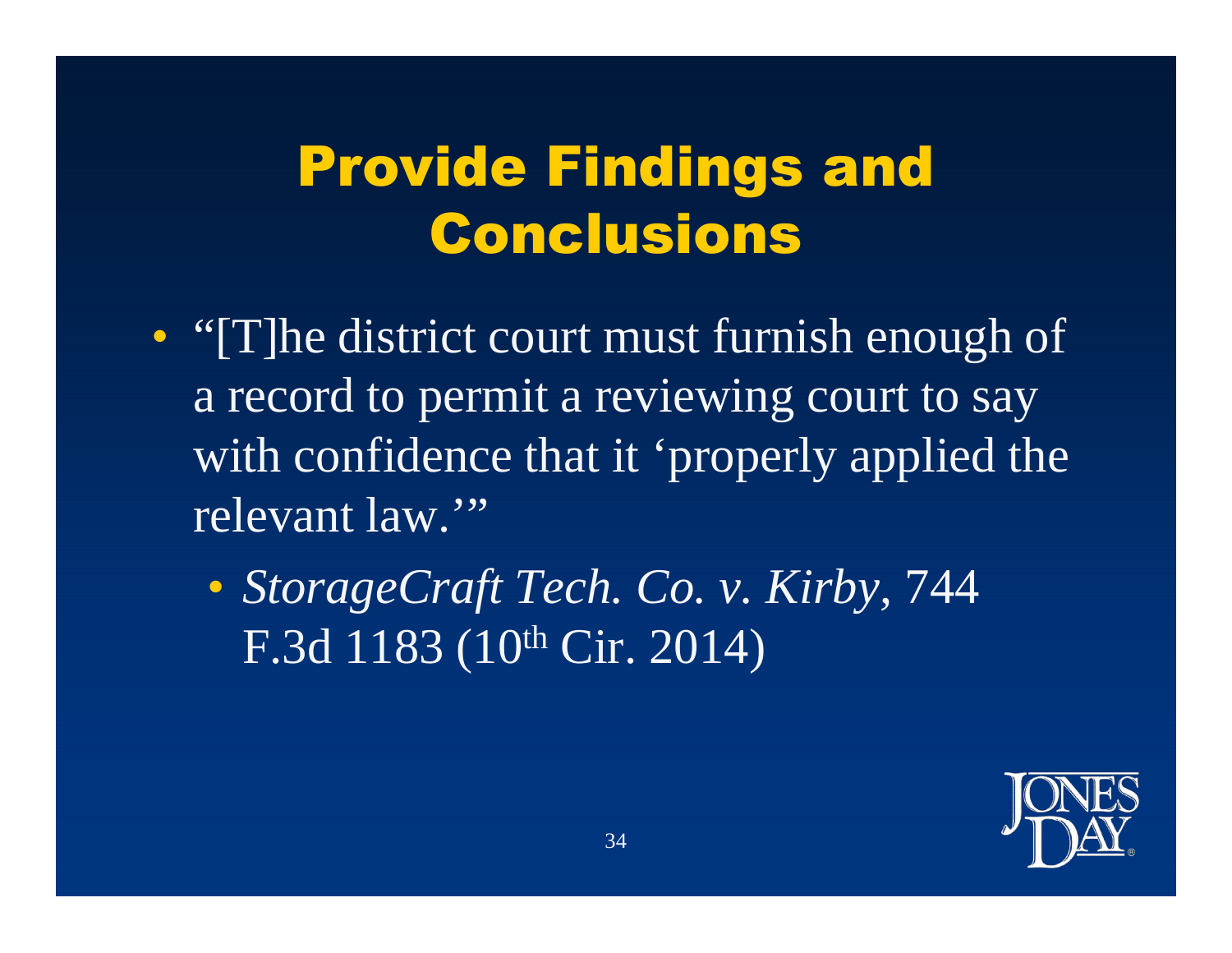# Respond to Challenger's Concerns

- "[R]eply in some meaningful way to the *Daubert* concerns the objector has raised."
- Need not recite all reliability factors, but should "focus its attention on the specific factors implicated by the circumstances"
	- *StorageCraft Tech. Co. v. Kirby*, 744 F.3d 1183 (10th Cir. 2014)

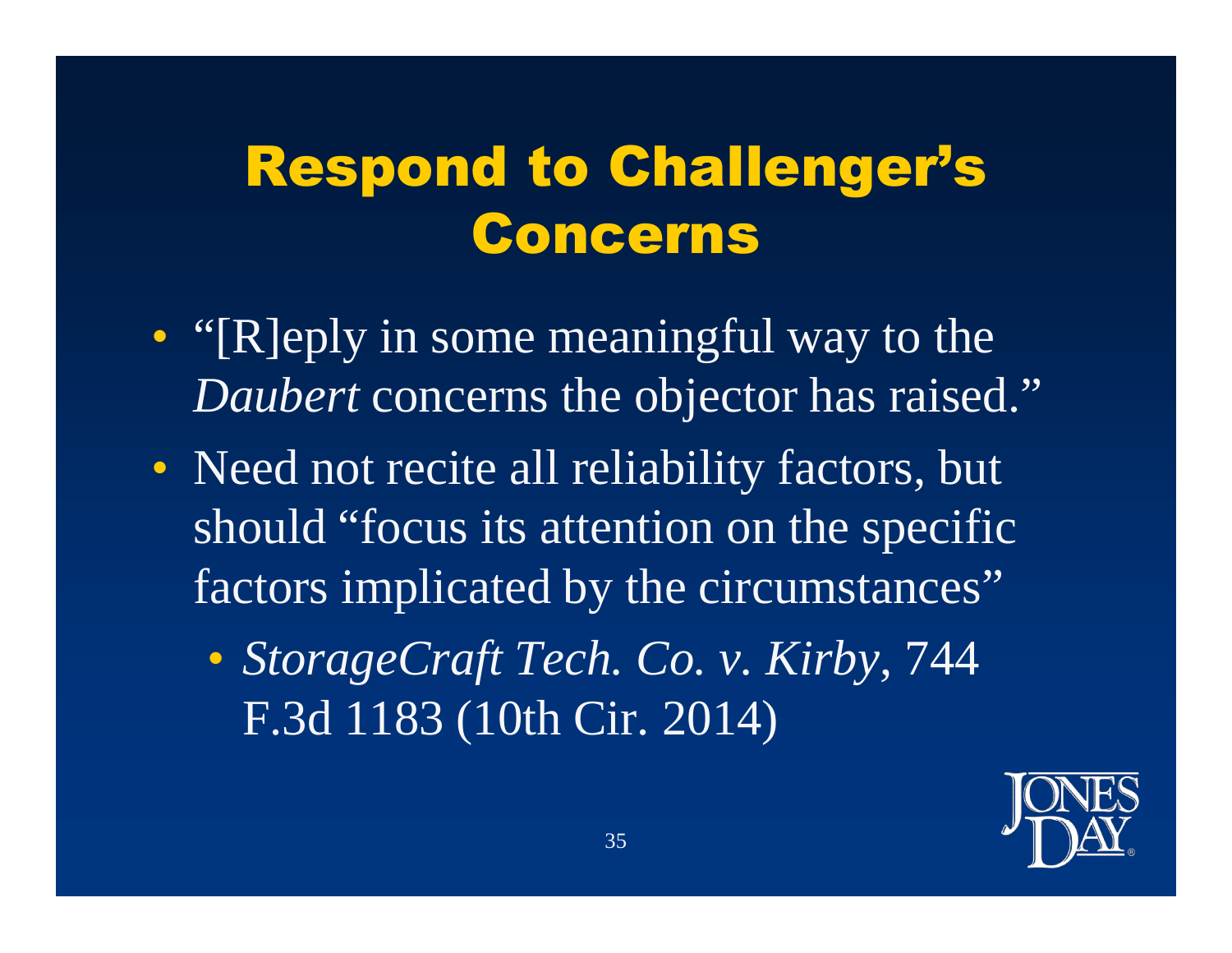### Separate Wheat From Chaff

- Wheat: legally insufficient facts or data, unreliable principles and methods, unreliable application of principles and methods to the facts of the case
- Chaff: evidentiary weight, credibility of witness, correctness of conclusions

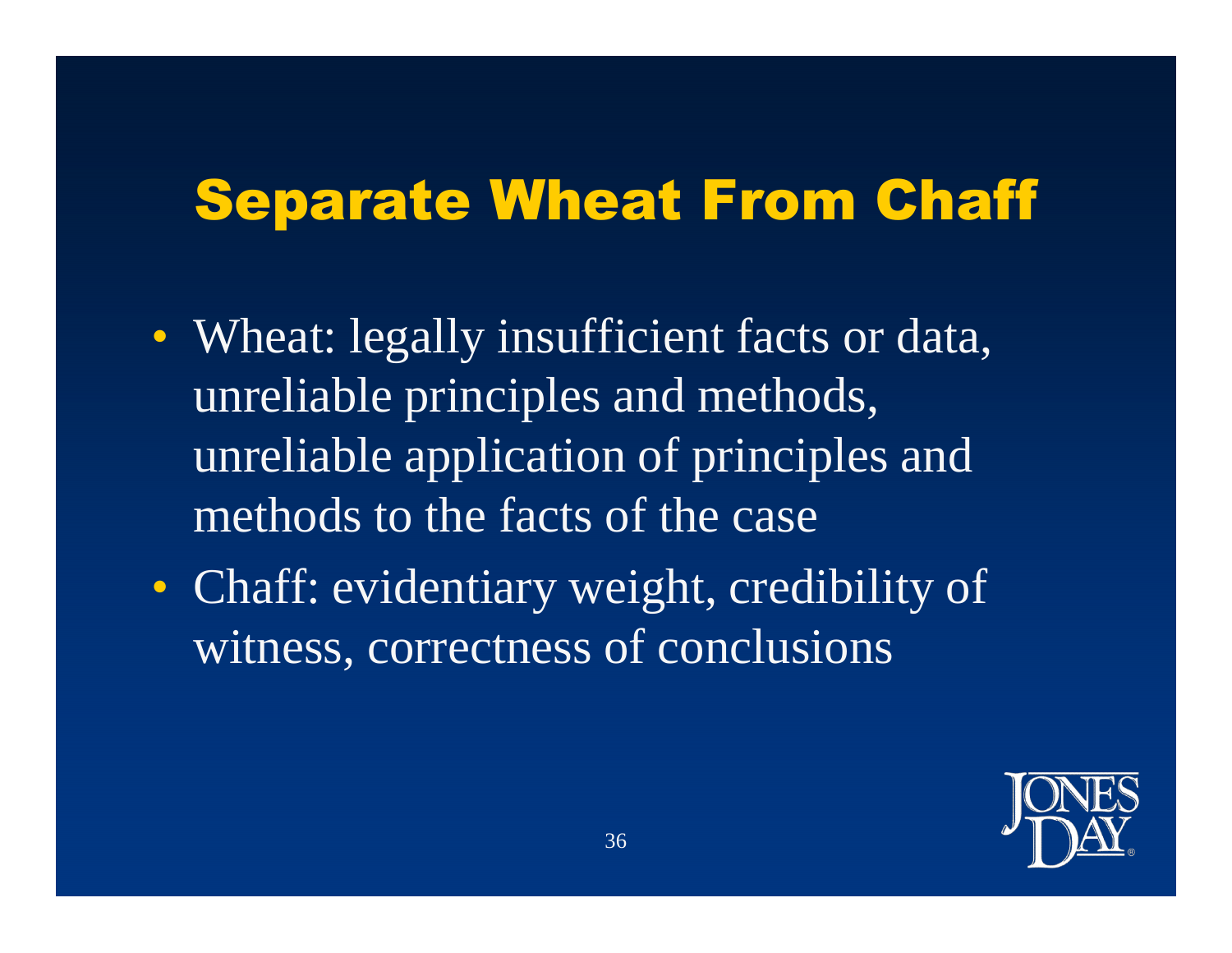#### Consider a Daubert Hearing

- Gatekeeper role in assessing testimony cannot be delegated to the jury
- Although hearings not required, they are common (at least in non-patent cases)
- Helpful in determining whether expert meets the threshold established by Rule 702
	- *Estate of Barabin v. AstenJohnson*, 740 F.3d 457 (9th Cir. 2014)

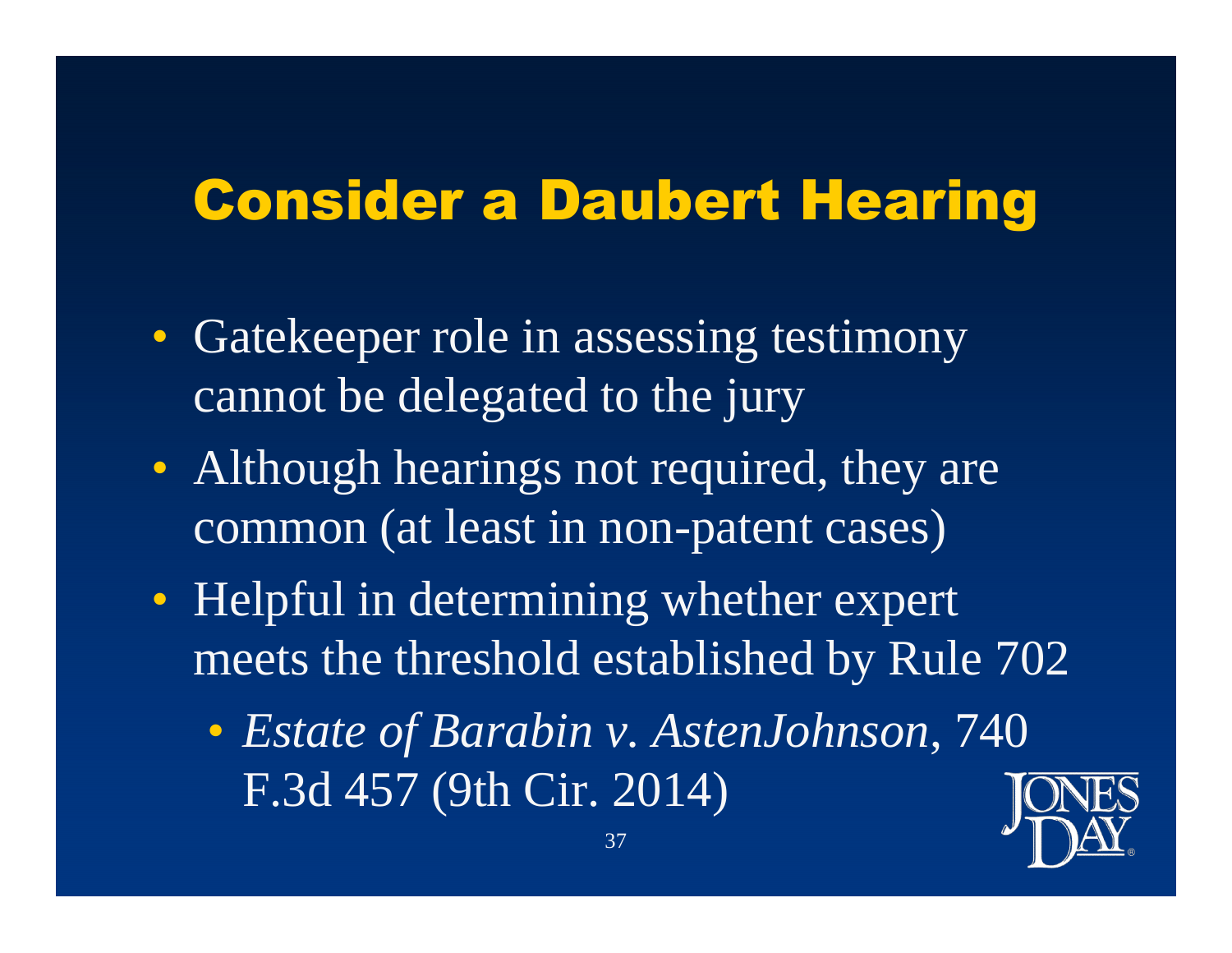# Resolve Daubert Challenges **Early**

- *Daubert* rulings can focus case for trial and enhance likelihood of settlement
- Schedule *Daubert* process separate from and earlier than in-limine and summary judgment motions
- Consider "preliminary" pretrial conference devoted exclusively to damages issues

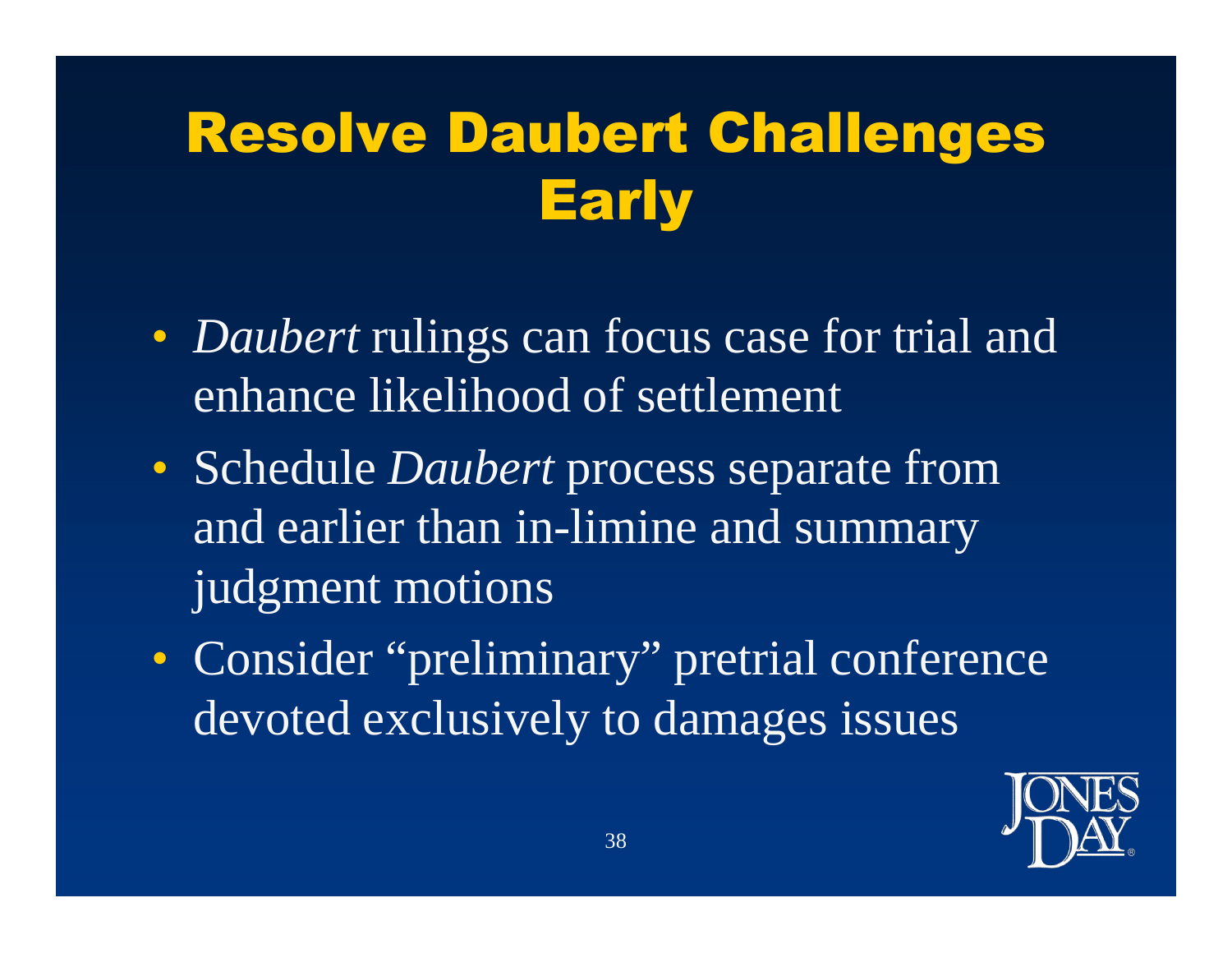# CONCLUDING THOUGHTS

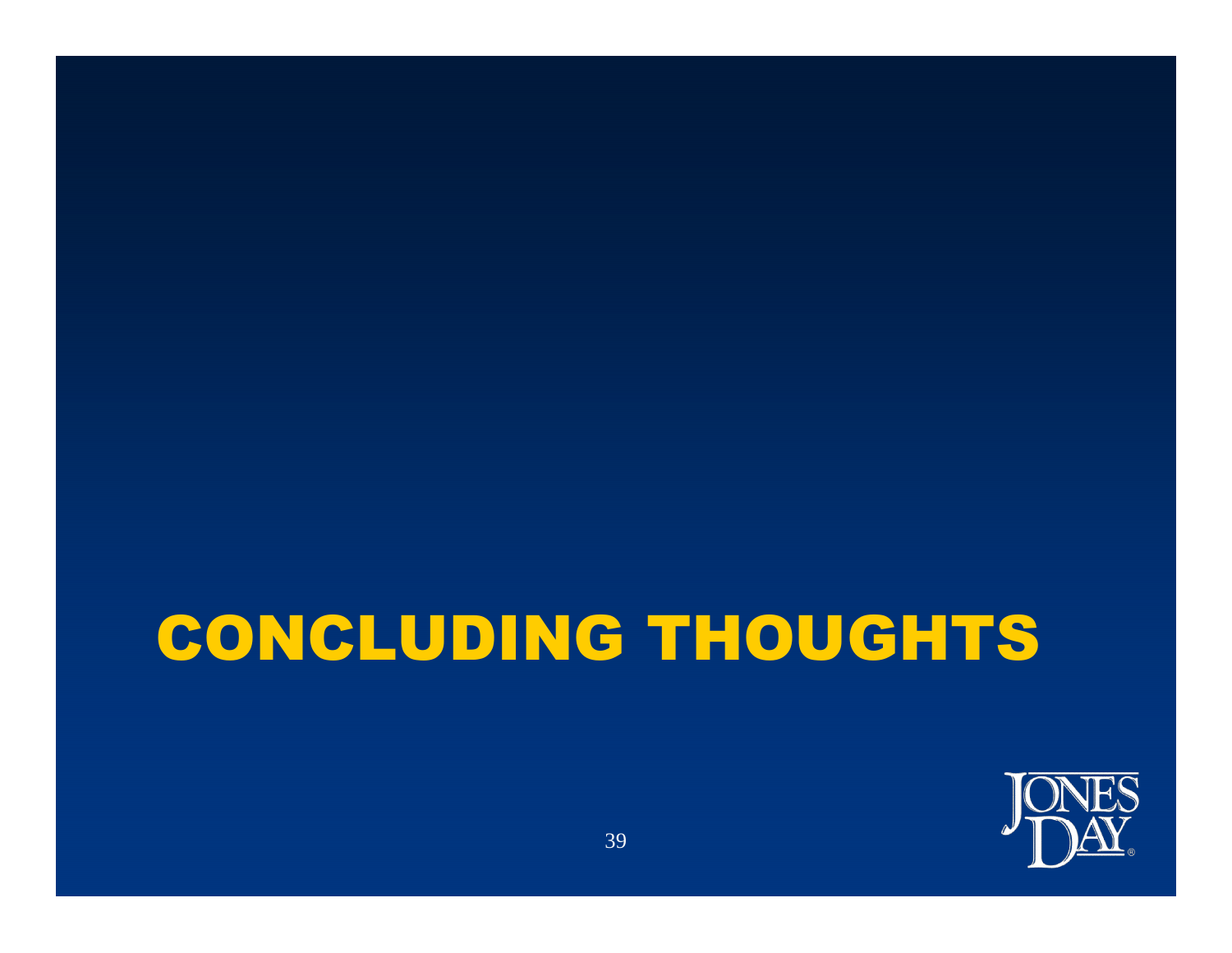# LIST OF RELATED CASES

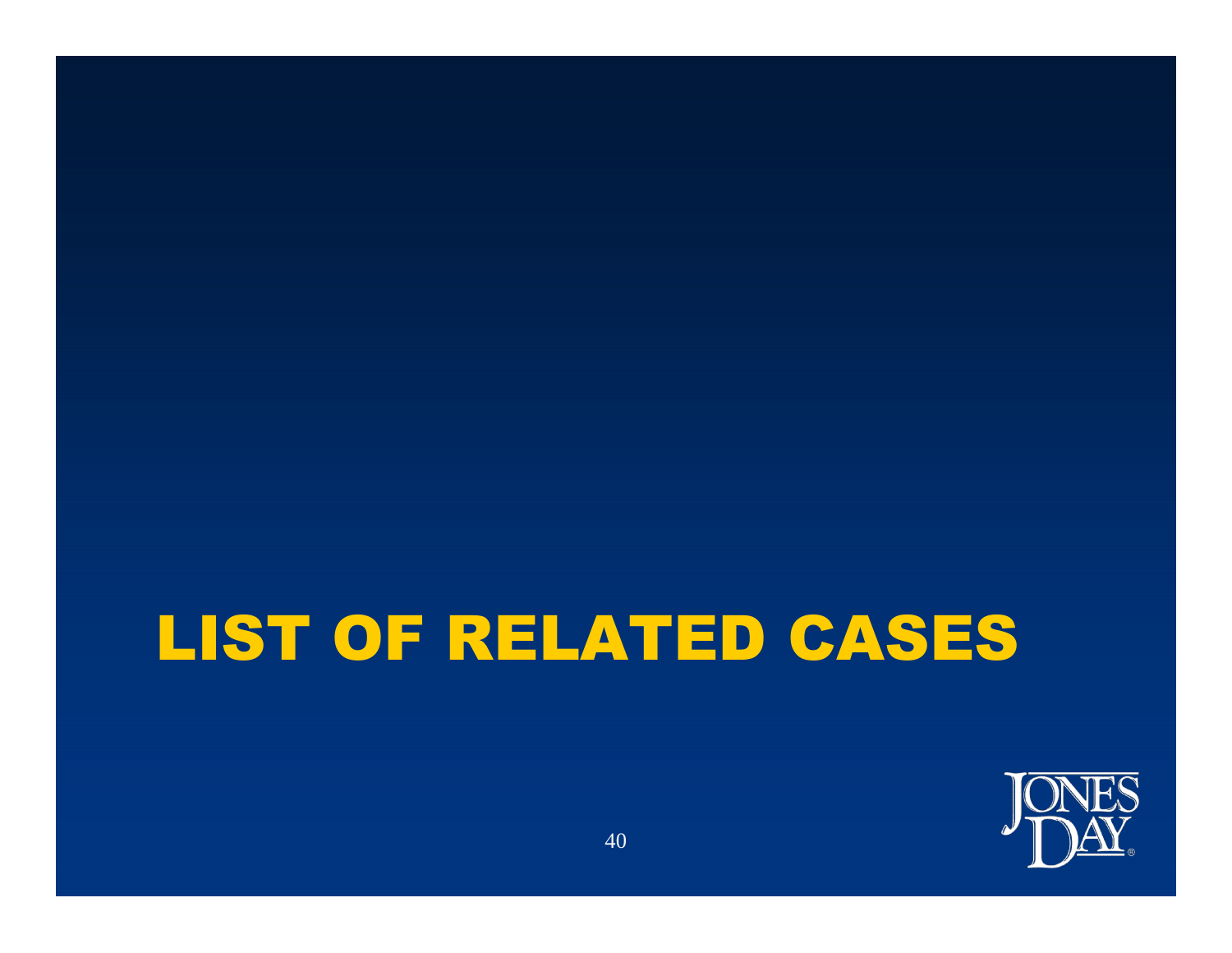#### List of Related Cases

#### • **CASES RE: DENIAL OF REASONABLE ROYALTY DAMAGES**

- *Norian Corp. v. Stryker Corp.*, 363 F.3d 1321, 1333 (Fed. Cir. 2004) (holding that, because the patent damages statute "requires" that reasonable royalty damages be awarded, "[t]he jury's finding of no damages cannot be supported")
- *Dow Chem. Co. v. Mee Indus., Inc.*, 341 F.3d 1370, 1381-82 (Fed. Cir. 2003) (reversing finding of no damages that was based on lack of expert evidence because "there is a presumption of damages where infringement has been established" and "there is other evidence in the record" to support a reasonable royalty)
- *Riles v. Shell Exploration and Prod. Co.*, 298 F.3d 1302, 1313 (Fed. Cir. 2002) (although noting that none of the damages models presented by plaintiff's expert was adequate to support reasonable royalty award, nevertheless finding that § 284 "promises the patentee, as a minimum, a reasonable royalty as compensation for infringement" and remanding to trial court "to carry out the mandate of the statute")

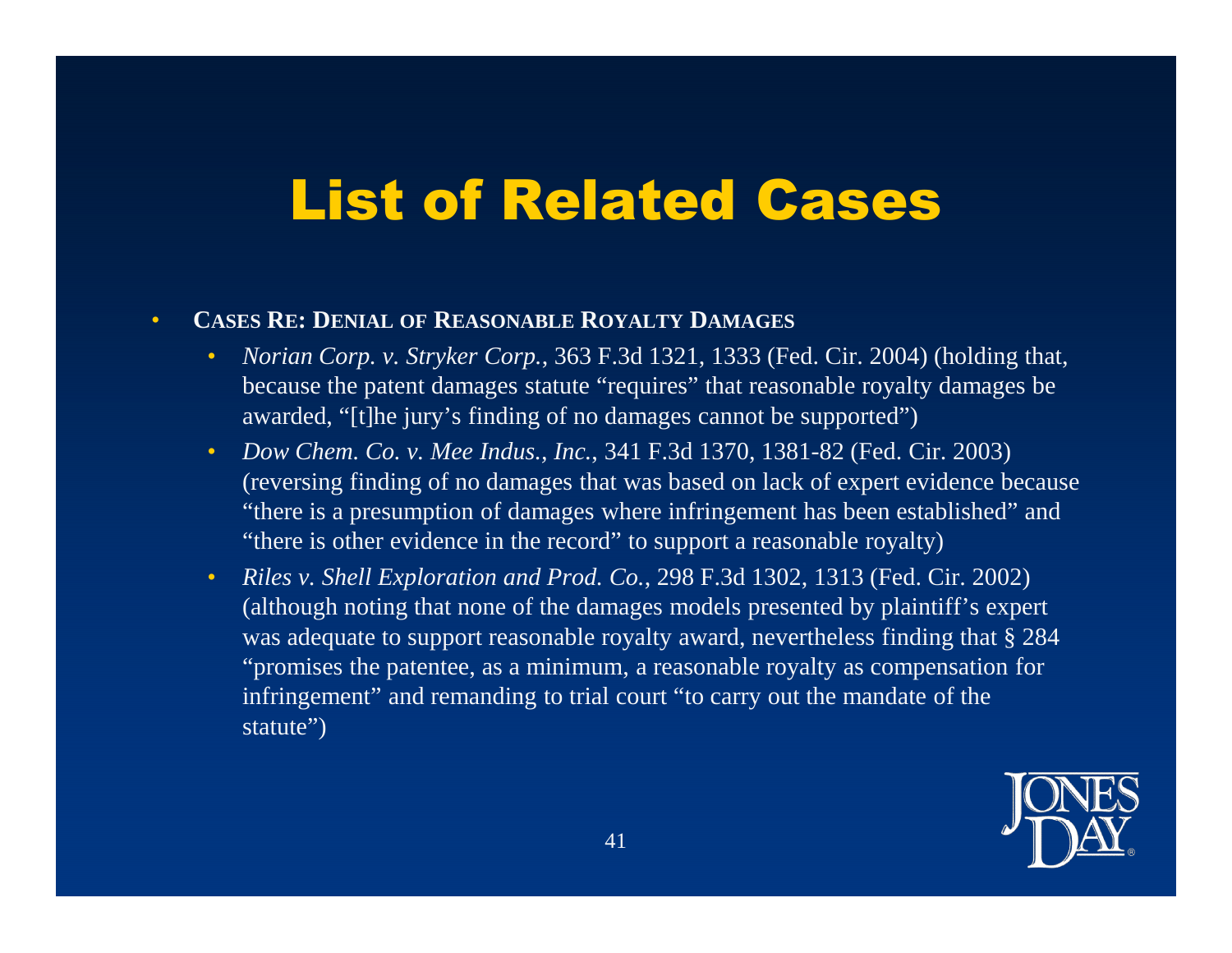#### • **CASES RE: DENIAL OF REASONABLE ROYALTY DAMAGES(CONT.)**

- *SmithKline Diagnostics, Inc. v. Helena Labs. Corp.*, 926 F.2d 1161, 1164 (Fed. Cir. 1991) ("[T]he amount of a prevailing party's damages is a finding of fact on which the plaintiff bears the burden of proof by a preponderance of the evidence.")
- *Gustafson, Inc. v. Intersystems Indus. Products, Inc.*, 897 F.2d 508, 509 (Fed. Cir. 1990) (affirming award of no damages "because none were proven")
- *Lindemann Maschinenfabrik GmbH v. Am. Hoist & Derrick Co.*, 895 F.2d 1403, 1406 (Fed. Cir. 1990) (stating that "the fact of infringement establishes the fact of damage because the patentee's right to exclude has been violated," but further noting that "[t]he patentee must then prove the amount of damage")
- *Devex Corp. v. Gen. Motors Corp.*, 667 F.2d 347, 363 (3d Cir. 1981) ("Even if there is no burden of proof on the party seeking damages in this type of case to come forward with a reasonable royalty, there must at the least be enough evidence in the record to allow the factfinder to formulate a royalty.")

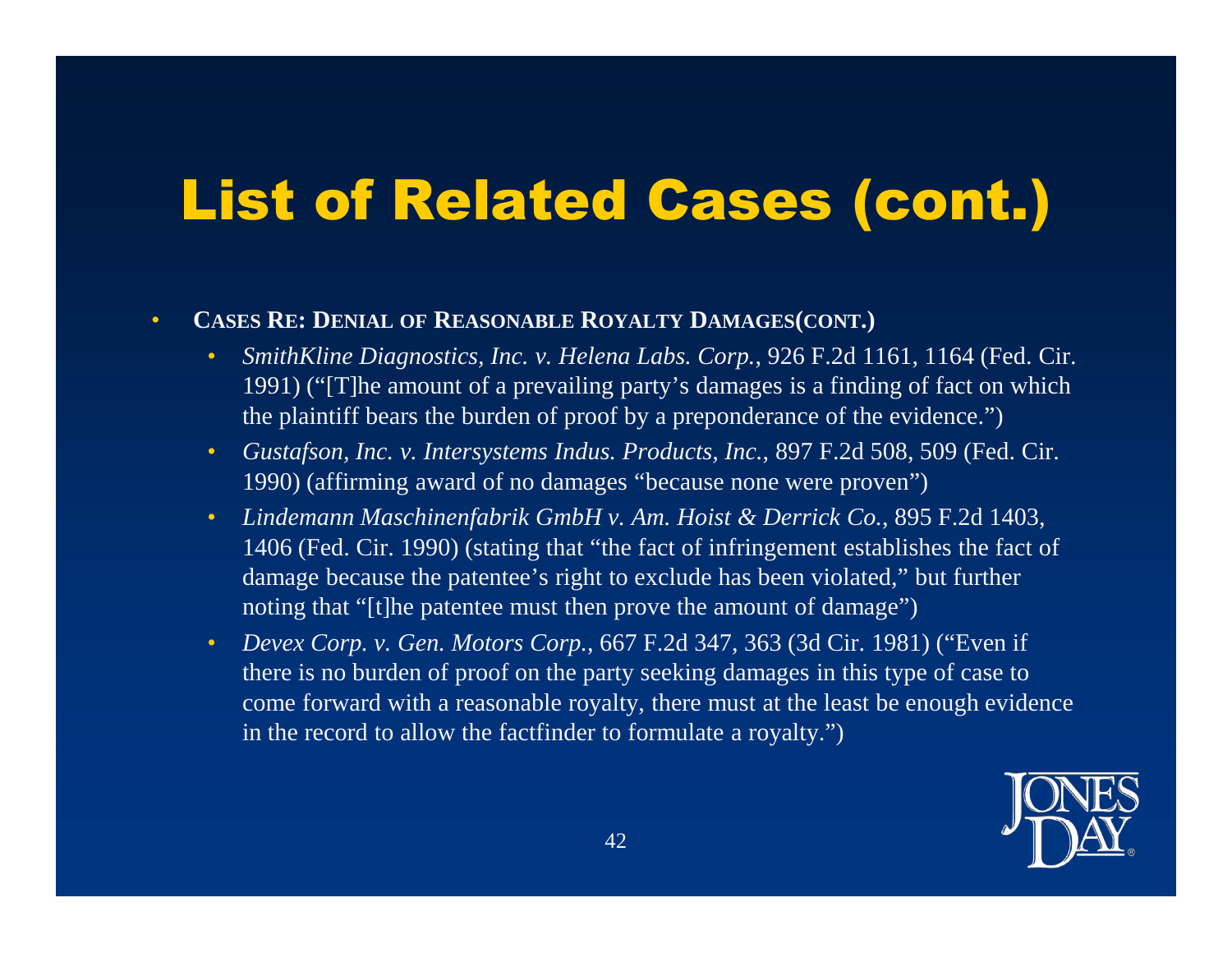- **CASES RE: LITIGATION STRATEGY**
	- **Challenging Expert Testimony for Faulty Methodology**
		- *Riles*, 298 F.3d at 1311 (vacating damages award based on expert's "legally incorrect" assumptions)
	- **Exclusion of Expert Evidence under Rule 37(c)(1)**
		- *Yeti by Molly, Ltd. v. Deckers Outdoor Corp.*, 259 F.3d 1101, 1105-07 (9th Cir. 2001) (affirming exclusion of expert testimony under Rule  $37(c)(1)$  as a sanction for untimely disclosure)
		- *TracBeam, L.L.C. v. Google, Inc.*, No. 6:13-CV-93, ECF No. 179 at 6-7 (E.D. Tex. Apr. 14, 2014) (excluding expert testimony under Rule  $37(c)(1)$  due to untimely disclosure)
		- *NXP B.V. v. Blackberry Ltd.*, No. 6:12-CV-498, ECF No. 411 at 2-3 (M.D. Fla. March 21, 2014) (same)

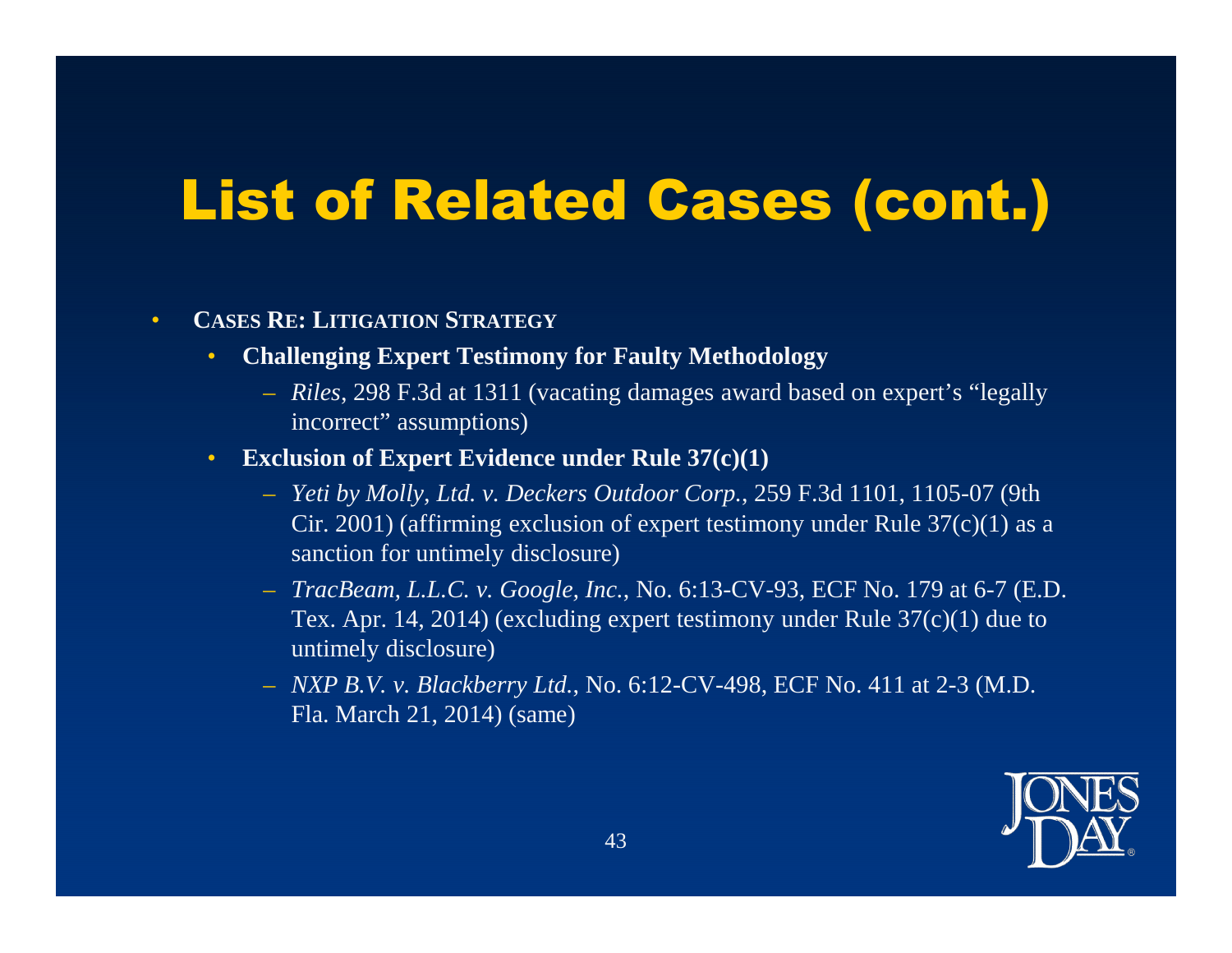- **CASES RE: LITIGATION STRATEGY**
	- **Exclusion of Expert Evidence in General**
		- *Meyers v. Pennypack Woods Home Ownership Ass'n*, 559 F.2d 894, 905 (3d Cir. 1977) (listing factors for whether expert testimony should be excluded)
		- *Spray-Rite Serv. Corp. v. Monsanto Co.*, 684 F.2d 1226, 1245 (7th Cir. 1982) (citing *Pennypack* factors)
		- *Price v. Seydel*, 961 F.2d 1470, 1474 (9th Cir. 1992) (citing *Spray-Rite* and *Pennypack*)

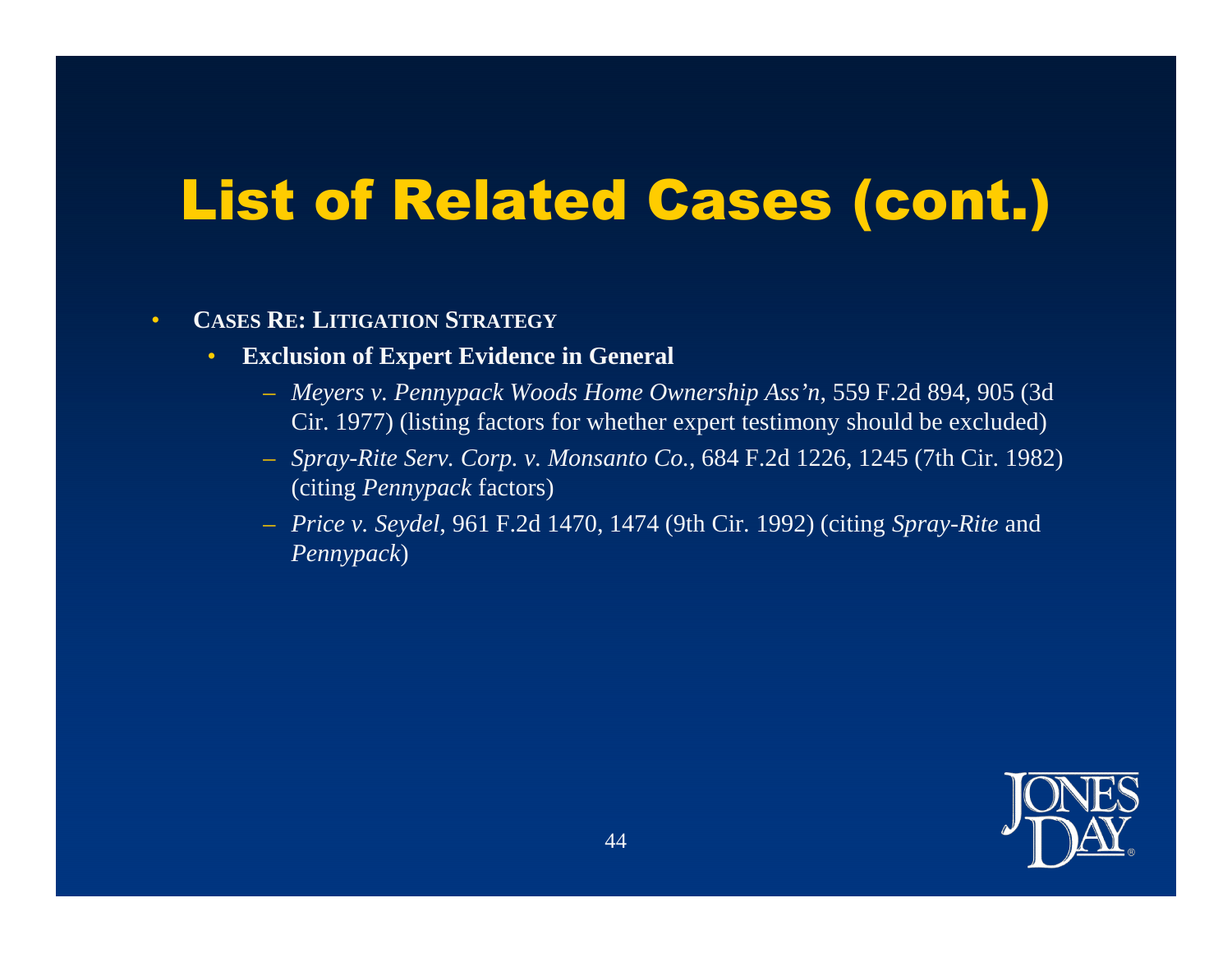#### • **CASES RE: LITIGATION STRATEGY (CONT.)**

- **Expert Do-Overs**
	- *ePlus, Inc. v. Lawson Software, Inc.*, 700 F.3d 509, 515 (Fed. Cir. 2012) (trial court did not abuse its discretion by precluding trial testimony reflecting new damages theory, where theory had not been disclosed pursuant to Rule 26(f))
	- *Golden Bridge Tech. v. Apple Inc.*, No. 5:12-CV-04882, ECF No. 471 at 14 (N.D. Cal. May 18, 2014) (granting Apple's motion to exclude damages expert's report, but stating that although those "opinions will not be admitted in their current form, ... the court will give him another shot") (citing *Cornell Univ. v. Hewlett-Packard Co.*, 609 F. Supp. 2d 279 (N.D.N.Y. Mar. 30, 2009)); *id.*, ECF No. 494 at 3 (excluding amended expert report because "'there is simply too great an analytical gap between the data and the opinion proffered'")

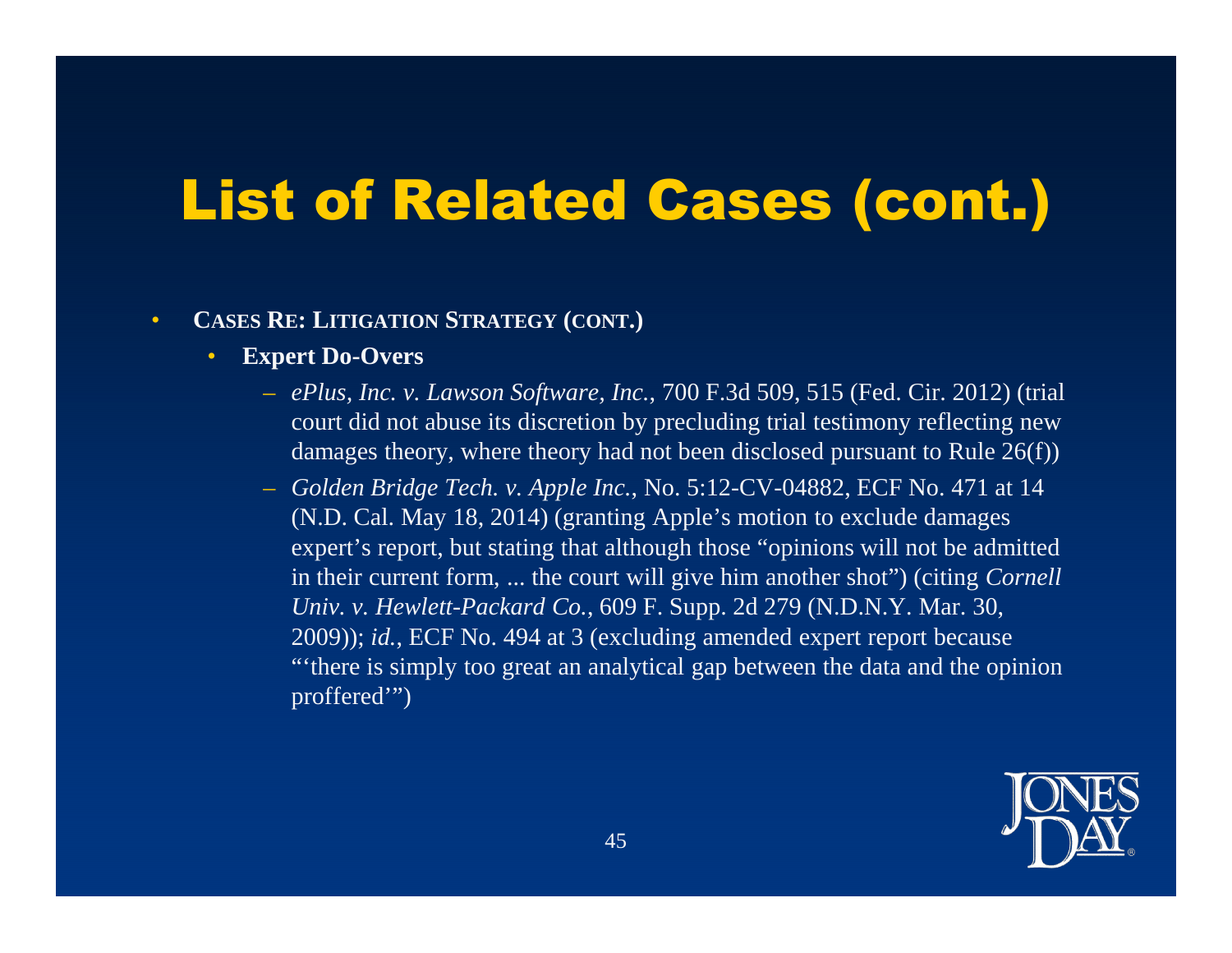- **CASES RE: LITIGATION STRATEGY (CONT.)**
	- **Expert Do-Overs (cont.)**
		- *Rembrandt Social Media, LP v. Facebook, Inc.*, No. 1:13-CV-158, ECF No. 435 (E.D. Va. May 6, 2014) (denying motion to testify to new theory after exclusion of original expert report)
		- *Apple Inc. v. Samsung Elecs. Co., Ltd., No.* 11-CV-01846, ECF No. 2719 at 2 (N.D. Cal. Nov. 12, 2013) (granting a motion to preclude the patentee from offering a new, non-*Panduit* lost profit damages theory at trial, after its expert's *Panduit* lost profits analysis had been excluded, noting that "Apple has for the first time declared, less than 48 hours before the retrial on damages is set to begin, that it intends to argue for lost profits damages" based on a "vague combination of other evidence" that does not rely on either expert testimony or on a *Panduit* analysis)

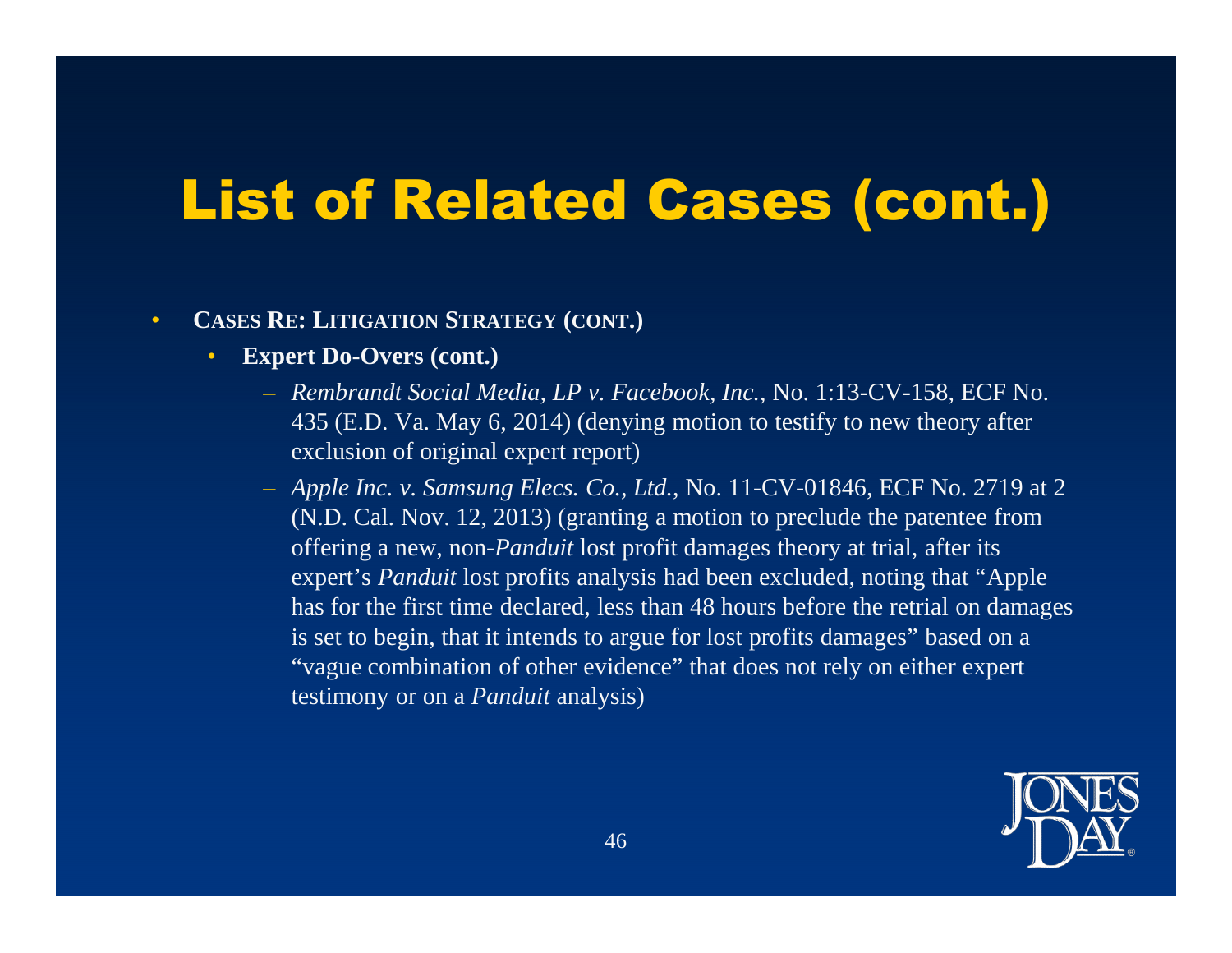- **CASES RE: LITIGATION STRATEGY (CONT.)**
	- **Expert Do-Overs (cont.)**
		- *Network Prot. Scis. v. Fortinet*, No. C 12-01106, ECF No. 334 at 13-14 (N.D. Cal. Sept. 26, 2013) (Alsup, J.) ("[G]iving a second bite simply encourages overreaching on the first bite (by both sides). A second bite may be appropriate where the expert report can be salvaged with minimal disruption to an orderly trial, but where the report is not even close, there is a positive need to deny a second bite in order to encourage candor in the first place.")

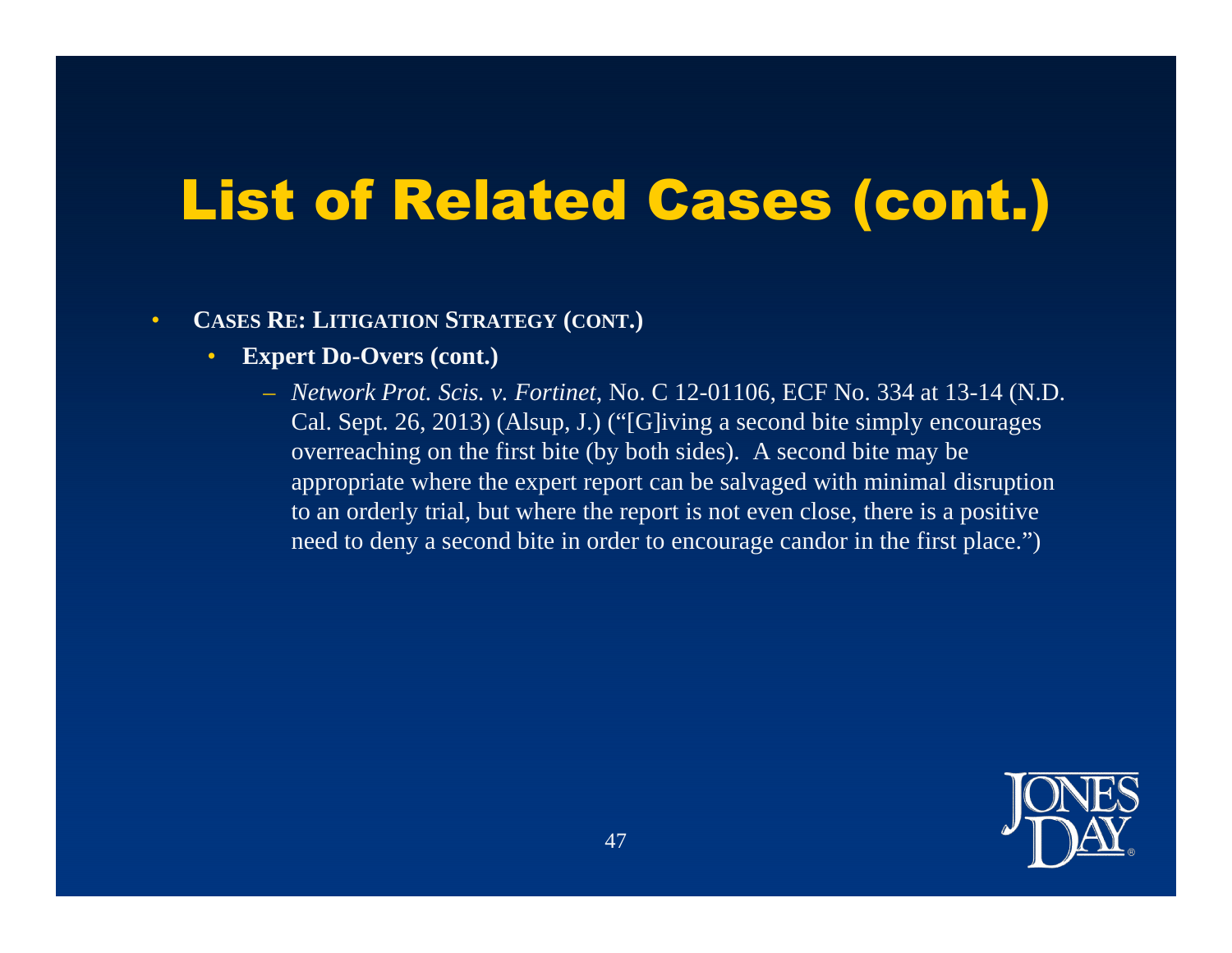- **CASES RE: LITIGATION STRATEGY (CONT.)**
	- **Carrying on Without Experts**
		- *AVM Techs., LLC v. Intel Corp.*, 927 F. Supp. 2d 139, 146 (D. Del. 2013) (excluding inventor's damages testimony on the grounds that it was improper expert opinion, improper speculation, and was not properly disclosed, but admissible as lay opinion "as to facts within his personal knowledge")
		- *NetAirus Tech., LLC v. Apple Inc.*, No. CV10-3257, ECF No. 619 (C.D. Cal. Nov. 11, 2013) (allowing patentee to call accused infringer's damages expert in its case-in-chief after exclusion of patentee's expert)